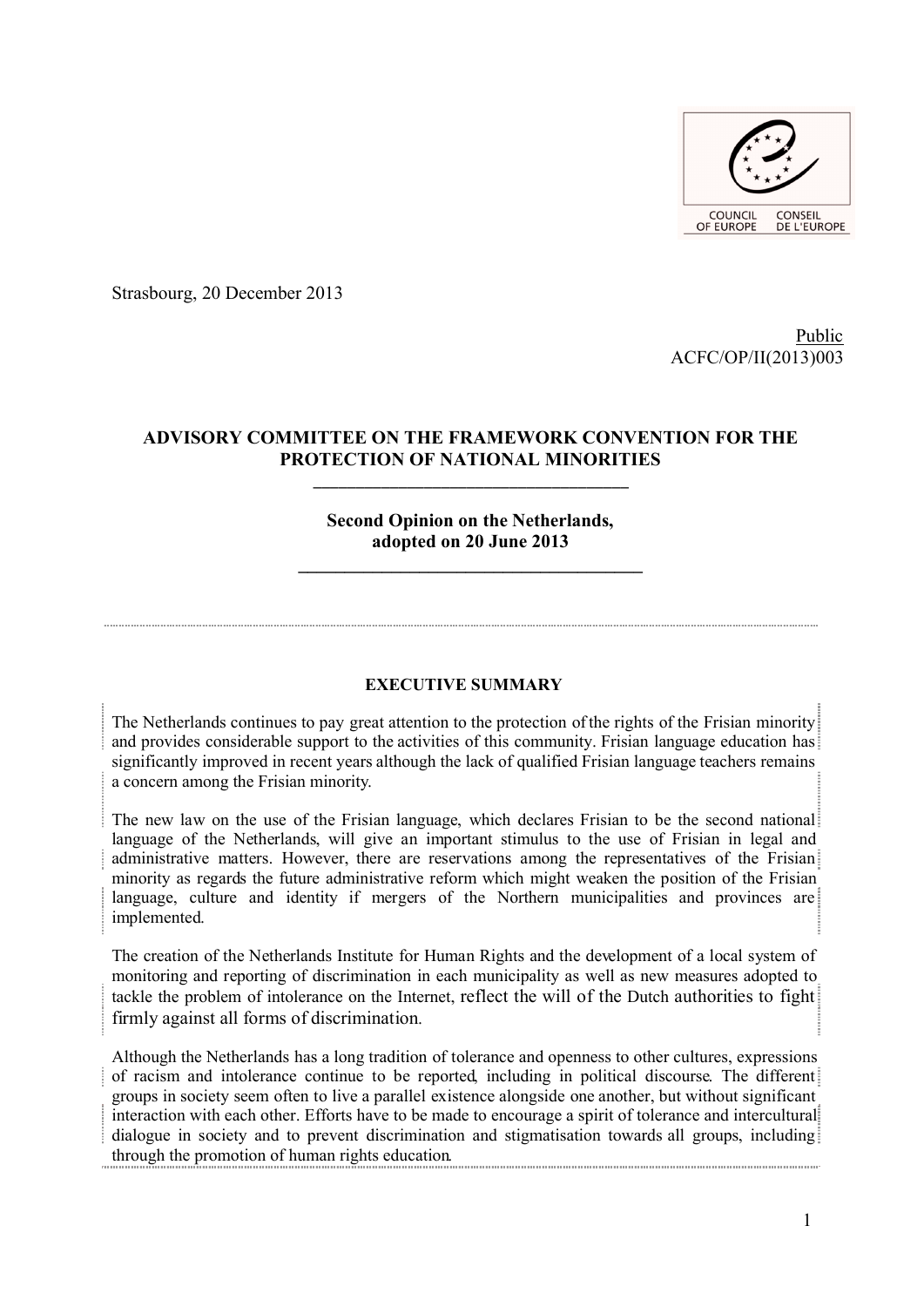While the formal approach to the scope of application of the Framework Convention is maintained, concrete measures have been taken to support a wide range of groups. Sustainable and institutionalised dialogue through participatory structures is needed with representatives of ethnic minority groups with a view to achieving broader societal integration.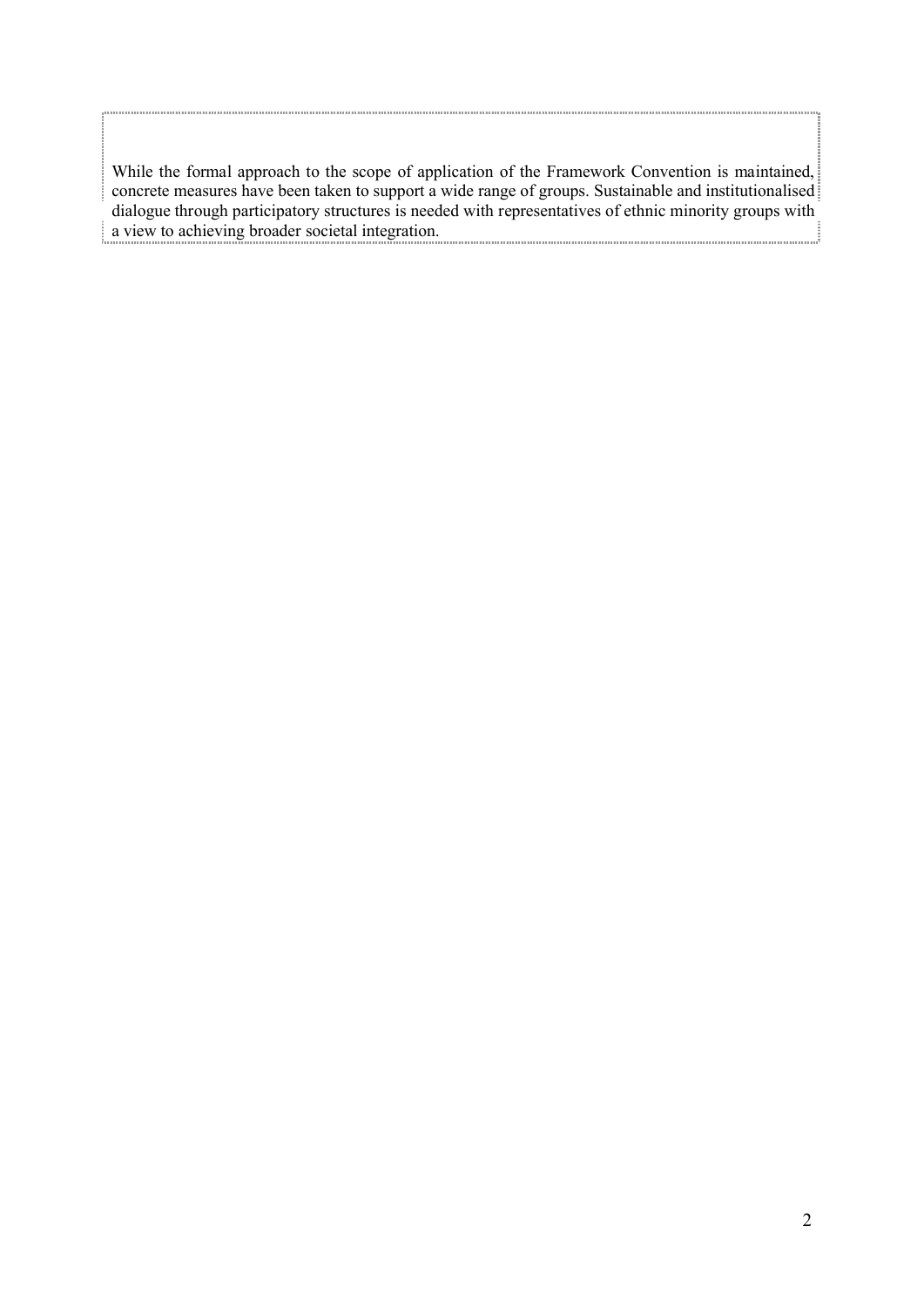# **TABLE OF CONTENTS**

| I.           |    |
|--------------|----|
|              |    |
|              |    |
|              |    |
|              |    |
|              |    |
|              |    |
|              |    |
|              |    |
| $\mathbf{H}$ |    |
|              |    |
|              |    |
|              |    |
|              |    |
|              |    |
|              |    |
|              |    |
|              |    |
|              |    |
|              |    |
|              |    |
|              |    |
|              |    |
|              |    |
|              |    |
|              |    |
|              |    |
|              |    |
|              |    |
|              |    |
|              |    |
|              |    |
|              | 23 |
|              |    |
|              |    |
|              |    |
|              |    |
|              |    |
| Ш.           |    |
|              |    |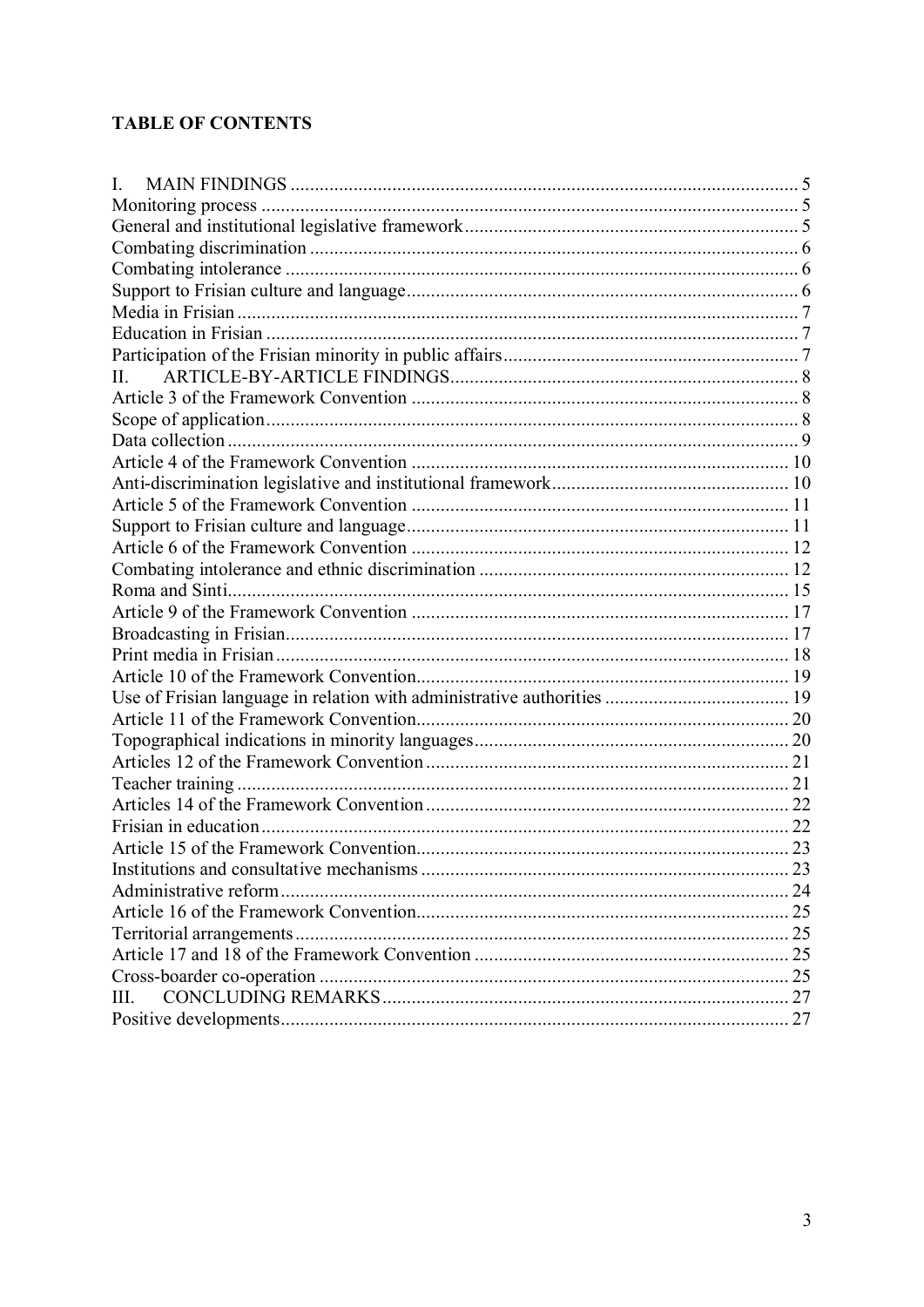#### **ADVISORY COMMITTEE ON THE FRAMEWORK CONVENTION FOR THE PROTECTION OF NATIONAL MINORITIES**

#### **SECOND OPINION ON THE NETHERLANDS**

1. The Advisory Committee adopted the present Opinion on  $20<sup>th</sup>$  June 2013 in accordance with Article 26 (1) of the Framework Convention and Rule 23 of Resolution (97) 10 of the Committee of Ministers. The findings are based on information contained in the state report received on 19 September 2012 and the additional information sent by the Dutch authorities on 24<sup>th</sup> April 2013 as well as other written sources and on information obtained by the Advisory Committee from governmental and non-governmental contacts during its visit to the Netherlands from 19 to 21 March 2013.

2. Section I below contains the Advisory Committee's main findings on key issues pertaining to the implementation of the Framework Convention in Netherlands. These findings reflect the more detailed article-by-article findings contained in Section II, which covers those provisions of the Framework Convention on which the Advisory Committee has substantive issues to raise.

3. Both sections make extensive reference to the follow-up given to the findings of the first cycle of monitoring of the Framework Convention, contained in the Advisory Committee's first Opinion on Netherlands adopted on 26 June 2009 and in the Committee of Ministers' corresponding Resolution, adopted on 12 January 2011.

4. The concluding remarks, contained in Section III, could serve as the basis for the Committee of Ministers' forthcoming conclusions and recommendations on the Netherlands.

5. The Advisory Committee looks forward to continuing its dialogue with the authorities of the Netherlands as well as with representatives of national minorities and others involved in the implementation of the Framework Convention. In order to promote an inclusive and transparent process, the Advisory Committee strongly encourages the authorities to make the present Opinion public upon its receipt.

6. The Advisory Committee would also like to bring to the attention of State parties that on 16 April 2009, the Committee of Ministers adopted new rules for the publication of the Advisory Committee's Opinion and other monitoring documents, aiming at increasing transparency and at sharing the information on the monitoring findings and conclusions with all the parties involved at an early stage (see Resolution CM/Res(2009)3 amending Resolution (97) 10 on the monitoring arrangements under Articles 24-26 of the Framework Convention for the protection of National Minorities).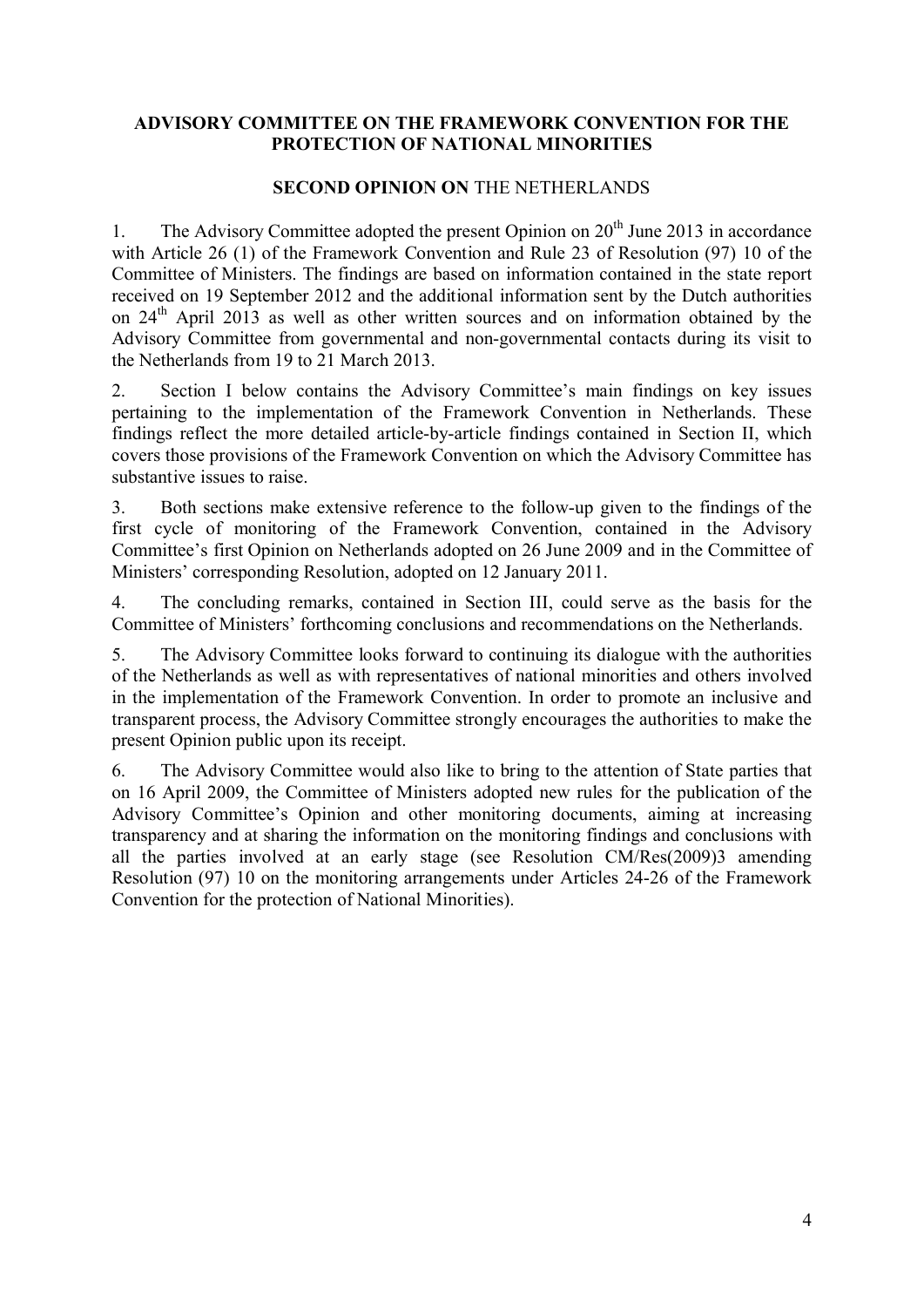# <span id="page-4-2"></span>**I. MAIN FINDINGS**

#### **Monitoring process**

<span id="page-4-1"></span>7. The authorities have maintained an overall constructive approach to the Framework Convention monitoring process. The first Opinion of the Advisory Committee, adopted in June 2009, was published jointly with the government's comments and the Committee of Minister's Resolution in February 2010. However, the Advisory Committee regrets that its first Opinion and the corresponding Resolution of the Committee of Ministers have not been translated into either Dutch or Frisian. It is also regrettable that in the preparation of the second state report, the Dutch Government did not directly involve the representatives of the Frisian minority, civil society or other groups concerned by the application of the Framework Convention in the Netherlands. The Advisory Committee also notes that the second state report was submitted with a delay of more than one year.

8. However, the Advisory Committee notes with satisfaction the willingness expressed by the Government in the additional information to the state report provided in April 2013 to consult widely all actors including the minority associations in the forthcoming preparation of the third state report and to translate the second Opinion upon receipt. The Advisory Committee trusts that the authorities will disseminate this Opinion in Dutch and in Frisian languages, to ensure greater transparency in the monitoring procedure.

9. The Advisory Committee visited the Netherlands from 19 to 21 March 2013. The visit, organised at the invitation of the Dutch Government, provided a good opportunity to have a direct dialogue with the parties concerned. The additional information provided by the government and by other sources, including representatives of national minorities, proved to be most valuable. The meetings organised by the authorities demonstrated that the Government has adopted a proactive and positive attitude towards the Framework Convention. The meetings took place in The Hague, Leeuwarden/ Ljouwert and Utrecht.

## **General and institutional legislative framework**

<span id="page-4-0"></span>10. Since the first monitoring cycle, the Netherlands has maintained a consistent policy of providing support to persons belonging to the Frisian minority and important progress has been made in various fields, in particular with regard to education in minority languages.

11. A new law on the use of Frisian (Language Act) was approved by the Dutch Parliament (Second Chamber) on 4 June 2013. The Act is expected to strengthen the use of Frisian in legal and administrative matters. A new Administrative Agreement on Frisian Language and Culture was signed in April 2013 between the State and the province of Fryslân.

12. In addition, consultation of the Frisian minority has continued via the Advisory Body for Frisian Issues (*Consultatief Organ Fries, COF*), and there are regular contacts between the representatives of the Frisian minority and the authorities of the province of Fryslân to devise a coherent policy on issues of concern to the Frisian minority and to increase the visibility of the Frisian culture and language in Dutch society.

13. The Dutch authorities maintain their approach towards the personal scope of application of the Framework Convention, which only applies to the Frisian minority in the province of Fryslân.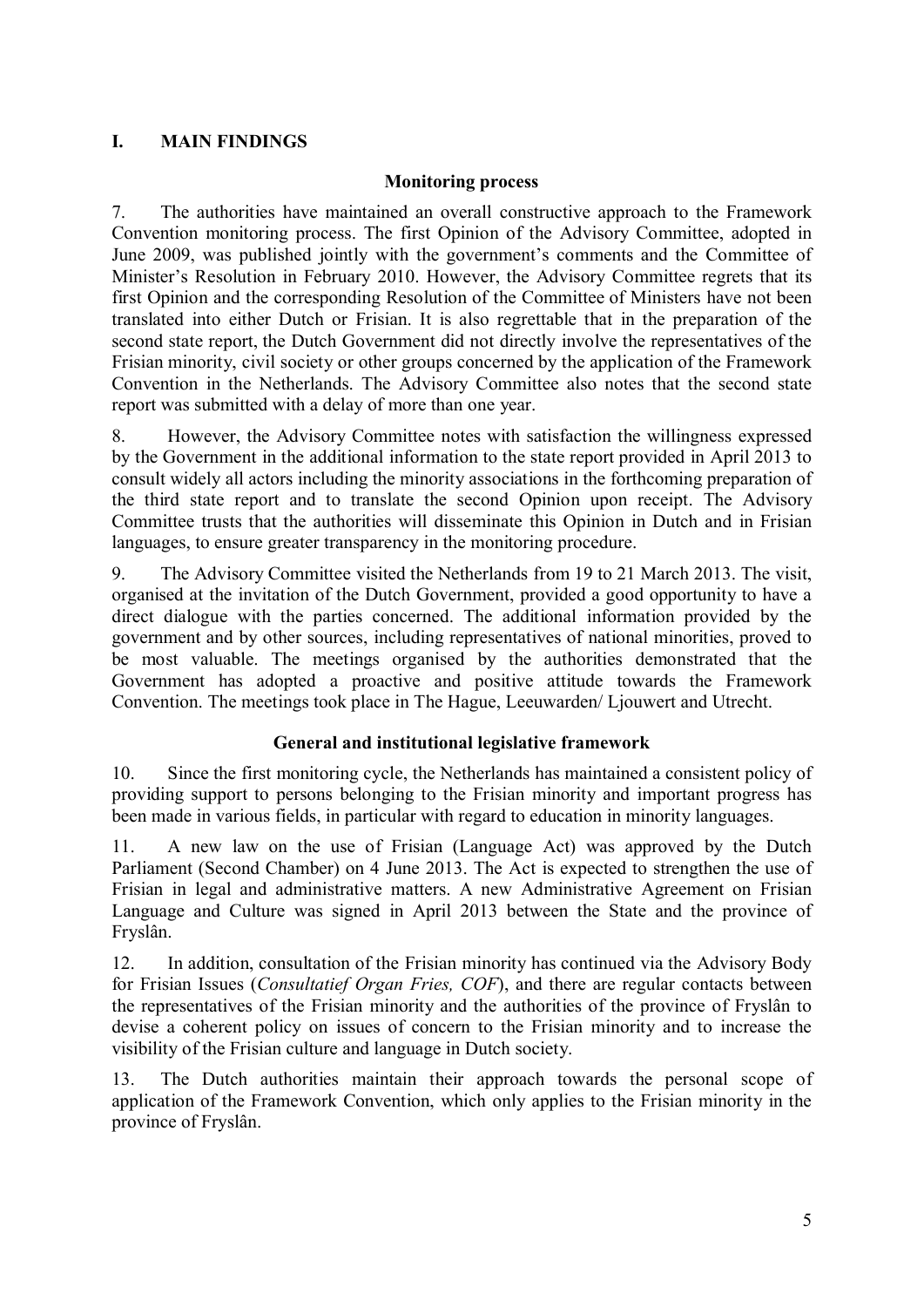#### **Combating discrimination**

<span id="page-5-2"></span>14. The legal and institutional framework to combat discrimination in the Netherlands continues to be improved. The creation of the Netherlands Institute for Human Rights, the active role of the Ombudsman, the development of a local system of monitoring and reporting of discrimination in each municipality as well as the new measures adopted to tackle the problem of intolerance on the Internet, reflect the will of the Dutch authorities to firmly fight against all forms of discrimination.

15. However, only few cases of discrimination are brought to the attention of the anti-discrimination bodies by persons belonging to ethnic minority groups<sup>[1](#page-5-3)</sup>, which might indicate that persons most exposed to discrimination do not have the necessary information about or trust in the remedies available to assert their rights.

#### **Combating intolerance**

<span id="page-5-1"></span>16. The Netherlands has a long tradition of tolerance and openness to other cultures. Various initiatives aimed at better understanding the negative effects of intolerance and discrimination among persons belonging to ethnic minority groups as well as campaigns valuing diversity and encouraging citizens to report any form of discrimination have been carried out. However, more efforts are needed to raise the overall understanding of human rights, in particular through human rights education.

17. However, the lack of adequate dialogue between the authorities and the persons belonging to ethnic minority groups is regrettable and prevents the exchange of opinions on issues affecting the groups concerned. There is also a critical assessment of the Dutch integration policy by ethnic minority groups which stresses that integration into society is perceived as the responsibility of the persons concerned without providing, in particular to the most vulnerable groups, the necessary support to achieve such integration, which is a twoway process involving the entire society.

18. Incidents of anti-Semitism as well as expressions of racism and intolerance continue to be reported. It is regrettable that anti-Muslim and anti-immigration discourse has been incited by some politicians. The majority population and minority groups seem to often live a parallel existence alongside one another, but without significant interaction.

19. Despite efforts made on local level to improve the integration of Roma and Sinti communities, persons belonging to these communities continue to face discrimination in various fields. The lack of a specific national Roma policy, as well as the absence of an adequate consultative mechanism to promote their effective participation in decision making on issues of concern to them, reinforce their difficulties.

## **Support to Frisian culture and language**

<span id="page-5-0"></span>20. New measures have been taken to safeguard the use of Frisian in relations with the administration and the judiciary. The adoption of the law on the use of Frisian Language by the Dutch Parliament in 2013 has great symbolic value as it now officially recognises Frisian as the second national language of the Netherlands. It also gives a legal basis for administrative agreement between central and provincial authorities. This new Language Act is expected to give an important stimulus towards the use of Frisian with central government bodies by reinforcing the opportunities to use Frisian in legal and administrative matters

<span id="page-5-3"></span> $\overline{a}$  $1$  The term "ethnic minority groups" is here used in the same way as in the additional information to the state report provided by the Dutch authorities in April 2013.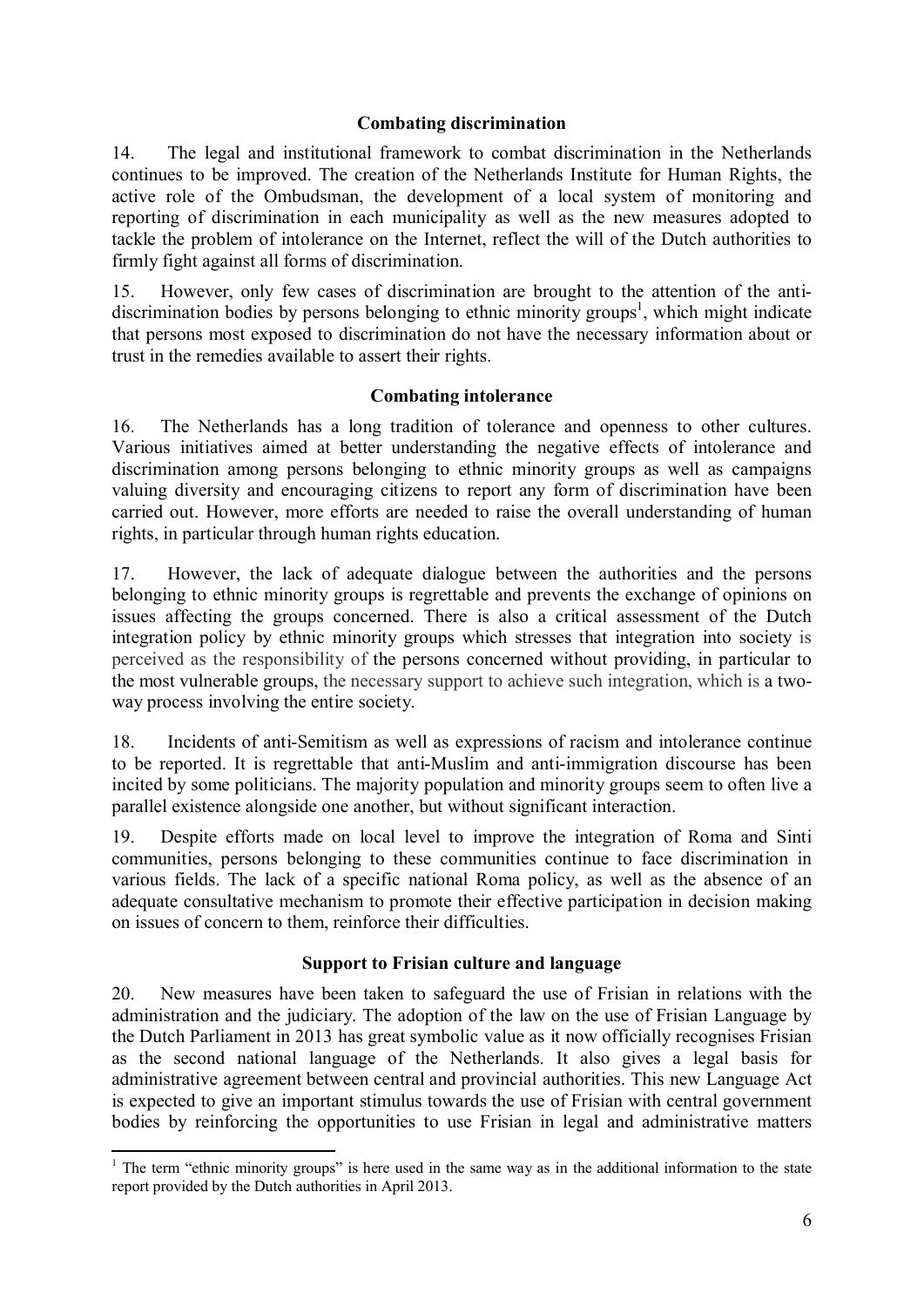throughout Fryslân and guaranteeing the right of everyone to use their own language (Dutch or Frisian) in communications with administrative bodies

21. The position of the Frisian language in tribunals and courts is still problematic due to the lack of Frisian-speaking interpreters and the merger of some legal administrative bodies which resulted in the suppression of some courts in Fryslân. The merger of some Frisian municipalities also had a negative impact on the use of Frisian as the number of native speakers of the Frisian language per municipality has decreased. The same problem may occur as a result of the future restructuring of the police administration.

#### **Media in Frisian**

<span id="page-6-2"></span>22. The regional public broadcasting company, *Omrop Fryslân,* continues to promote the minority language in the region by using Frisian as the only language in all its television and radio programmes as well as in the news related products on the Internet. A new Media Act is expected to be enacted in 2014 following the decision taken by the government to proceed with the recentralisation of the competencies for regional television from the provinces to the national authorities. It is important to ensure that this transfer of competencies does not result in a reduction of the broadcasting time in Frisian and in a decrease of the funds available for *Omrop Fryslân*.

## **Education in Frisian**

<span id="page-6-1"></span>23. Substantial efforts have been made to provide persons belonging to the Frisian minority with increased opportunities to learn the Frisian language at preschool, primary and secondary levels of education. Models of trilingual education in Dutch, Frisian and English have been developed and are successful. Intercultural elements of education, including Frisian language and culture, have been included in the general curricula of education for all students.

24. The amount of Frisian teaching as an obligatory subject is still very low and the lack of suitably trained teachers for Frisian language remain a concern among the Frisian minority.

## **Participation of the Frisian minority in public affairs**

<span id="page-6-0"></span>25. According to the new Language Act, a new Body for Frisian Language with wider responsibilities will be established. Although the possible merger of the Northern provinces as well as the reorganisation of Northern municipalities have not yet been elaborated, this possible administrative reform prompts serious reservations among the representatives of the Frisian minority, who fear that it would weaken the position of the Frisian language, culture and identity if the province of Fryslân were to disappear as an administrative unit.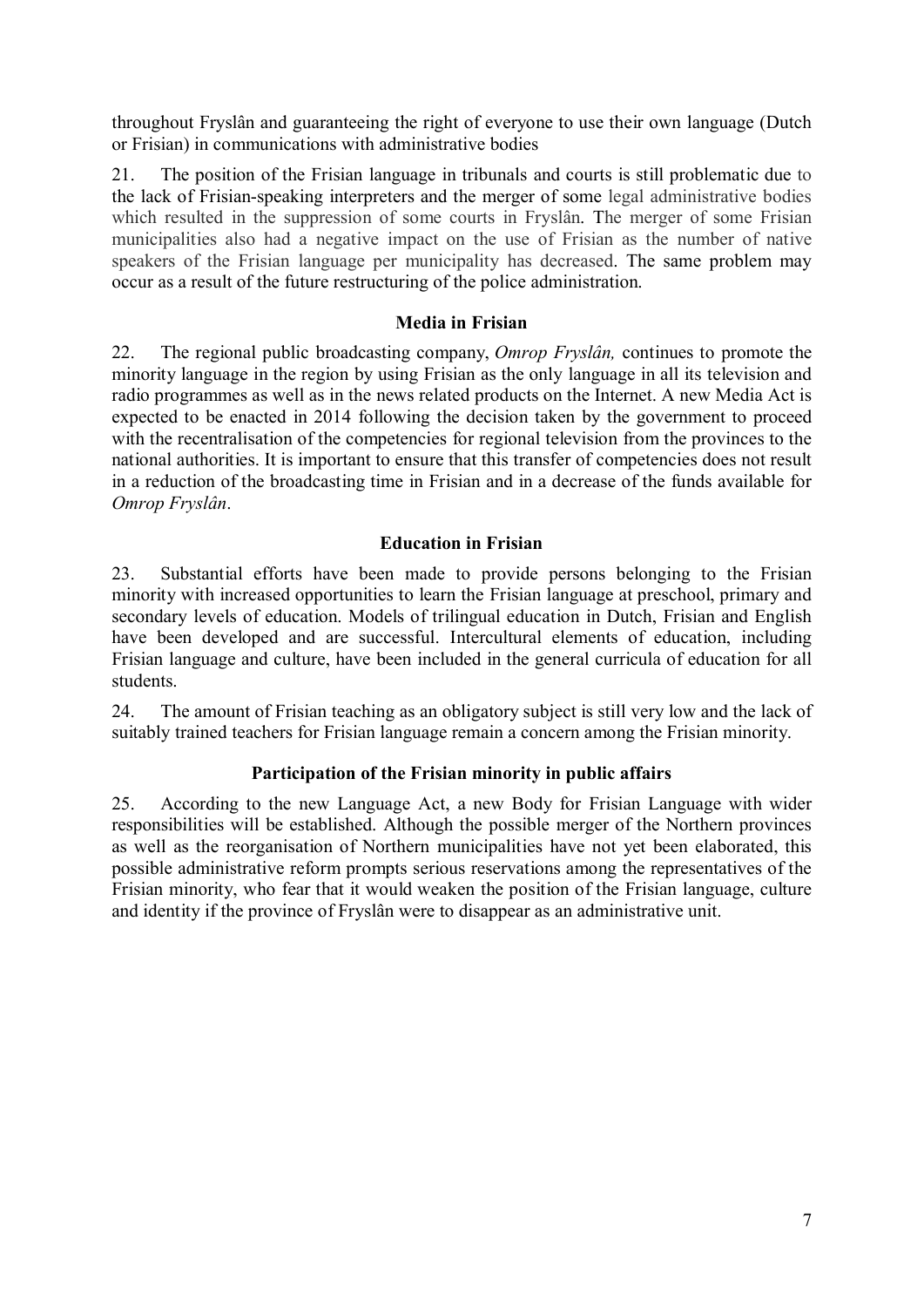# <span id="page-7-2"></span>**II. ARTICLE-BY-ARTICLE FINDINGS**

#### <span id="page-7-1"></span><span id="page-7-0"></span>**Article 3 of the Framework Convention**

#### **Scope of application**

#### *Findings of the first cycle*

26. In its first Opinion, the Advisory Committee found that the position taken by the authorities with regard to the personal scope of application of the Framework Convention led in practice to the exclusion of certain groups, notably Roma and Sinti, and it invited the authorities to establish an institutionalised dialogue with the groups concerned. The Advisory Committee was concerned by the approach adopted by the Dutch authorities, which refers to the citizenship criterion and territoriality principle, limiting arbitrarily the possibility for other potential groups to benefit from the provisions of the Framework Convention.

#### *Present situation*

a) Positive developments

27. The Advisory Committee notes that the authorities have established ad hoc consultations with Roma and Sinti communities on the local level in the framework of the activities developed by the Platform for Roma-municipalities (see Article 6 below).

b) Outstanding issues

**.** 

28. The Advisory Committee notes that according to the Declaration submitted by the Netherlands when ratifying the Framework Convention, only persons belonging to the Frisian minority are recognised as a national minority. [2](#page-7-3)

29. The Advisory Committee has been informed by the authorities that during their consultations with the representatives of the Roma and the Sinti, these groups did not raise the issue of being recognised as a national minority. The authorities maintain that there is a great diversity of opinion within Roma and Sinti communities on this specific issue and that the majority of persons belonging to these groups who chose to settle in the Netherlands in the 1960s, and were integrated into Dutch society, do not wish to be identified as a minority. Moreover, the authorities explained that they face difficulties in engaging in effective dialogue with Roma and Sinti communities due to the lack of organised structures for consultation. They underline that the majority of the existing organisations of Roma and Sinti consist of specific family groups which are not accepted by the community as a whole as representative interlocutors.

30. During its visit, the Advisory Committee met with some representatives of Roma and Sinti communities. The Advisory Committee observed that, although these communities did not consistently express the wish to be protected by the Framework Convention itself, they raise serious concerns about the unsatisfactory and insufficient dialogue between their communities and the authorities. The Advisory Committee takes note of their strong interest in the establishment of an institutionalised dialogue with the authorities in order to discuss important issues for their communities.

31. In light of the above, the Advisory Committee finds it regrettable that the groups who might be interested by the protection of the Framework Convention have not been adequately

<span id="page-7-3"></span> $2$  Declaration of the Netherlands contained in a "Note Verbale" from the Permanent Representation of the Netherlands deposited with the instrument of acceptance, on 16 February 2005: "The Kingdom of the Netherlands will apply the Framework Convention to the Frisians".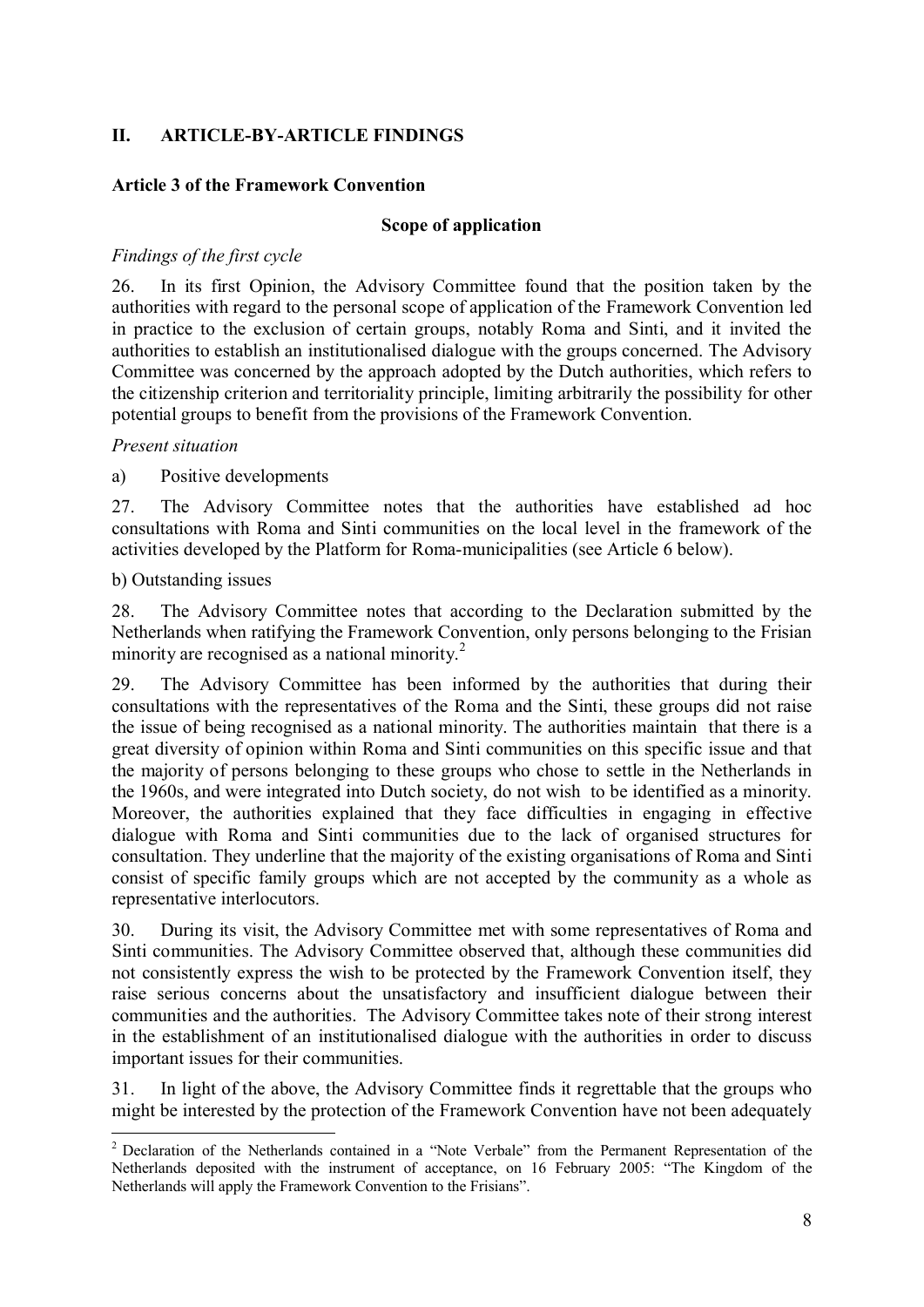consulted on their possible inclusion. The Advisory Committee expects that due steps will be taken by the authorities to seek means of providing these groups with the opportunity to express their views if they were to request this protection in the future. These steps could include a possible article by article application of the Framework Convention to non-citizens or persons living outside their traditional settlement areas.

## *Recommendation*

32. The Advisory Committee urges the authorities to adopt a more flexible approach towards the scope of application of the Framework Convention and a dialogue-based approach in their relations with persons belonging to groups who might in the future be interested in the protection provided by the Framework Convention, including through efficient consultation mechanisms.

# **Data collection**

# <span id="page-8-0"></span>*Findings of the first cycle*

33. In its first Opinion, the Advisory Committee observed that interest was expressed by Frisian representatives in collecting data on persons identifying themselves as Frisians and it invited the authorities to further discuss with those who are supportive of collecting such data.

# *Present situation*

a) Positive developments

34. The Advisory Committee notes with interest that the Department of Frisian Language and Culture of the University of Groningen is currently collecting data on Frisian speakers as part of a research project on "Landscape of Languages". The research aims to gather better knowledge about use of the Frisian language in the province in order to develop more awareness among the population about the importance of keeping this language alive.

# b) Outstanding issues

35. The Advisory Committee notes that no census is carried out in the Netherlands and that the legislation does not permit data to be collected on ethnic origin, religious affiliation or sexual orientation. The only personal data available is recorded in the administrative population registers. However, the Advisory Committee observes that exceptions to this prohibition are possible if the person concerned has expressly granted consent and has disclosed the data personally. It notes that this is often the case for Frisian speakers within the context of policies specifically intended to reduce existing linguistic underachievement. Although some surveys on the use of the Frisian language are being organised by cultural associations at local level, these projects are insufficient to evaluate the progress achieved in the command of the Frisian language in the province. The Advisory Committee underlines the need to collect data for the design of appropriate policies and adoption of adequate measures for the group concerned<sup>[3](#page-8-1)</sup> and considers that additional resources are required to extend the existing initiatives widely in the municipalities of the province.

# *Recommendation*

36. The Advisory Committee encourages the authorities to make use of data collection and evidence-based tools to design effective policies for persons belonging to the various ethnic groups living in the country, and to support existing local initiatives, in co-operation with the

<span id="page-8-1"></span><sup>&</sup>lt;sup>3</sup> See ACFC Third Thematic Commentary on the Language Rights of Persons belonging to National Minorities, May 2012.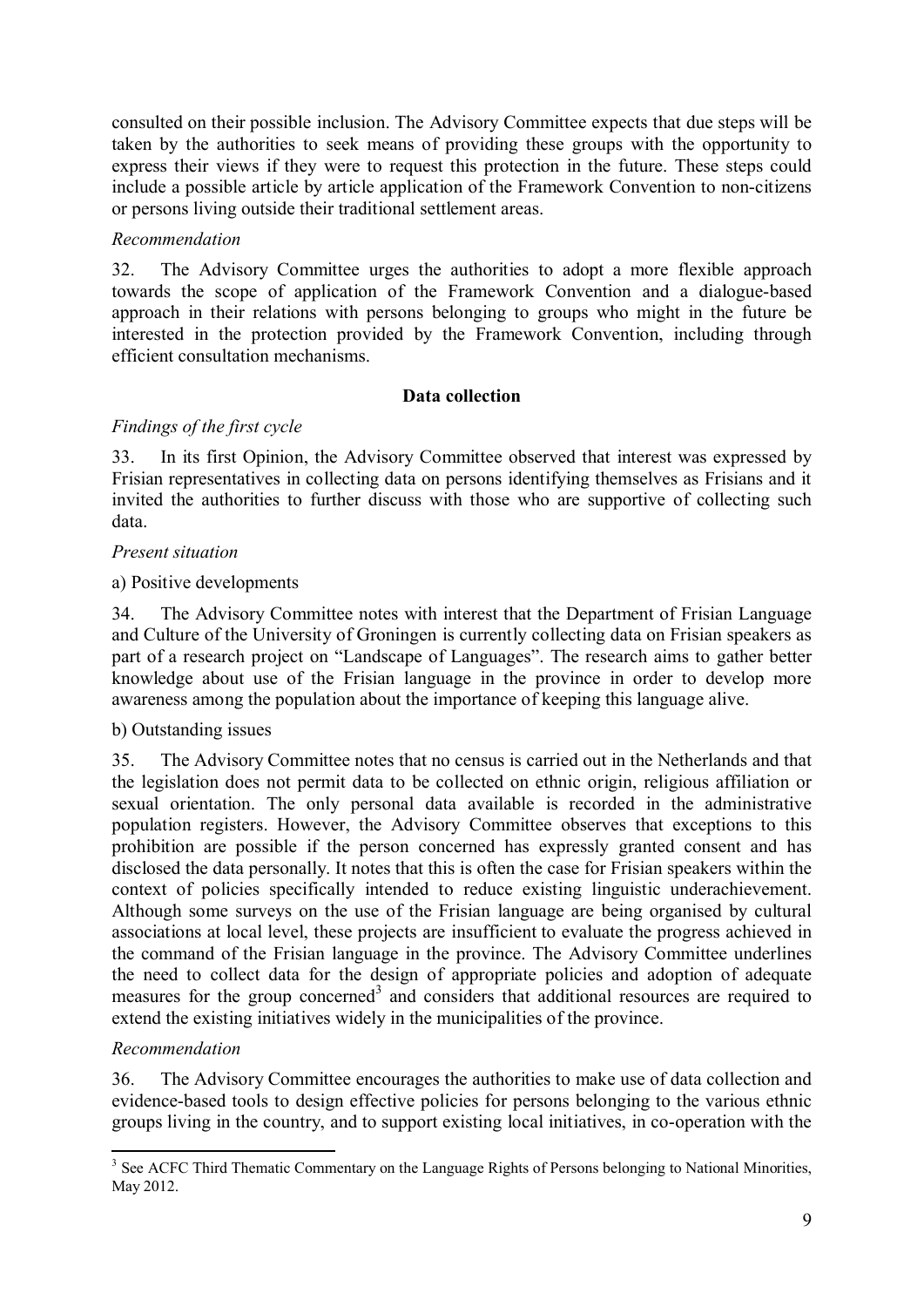persons concerned, while at the same time fully complying with existing international standards for the protection of personal data.

## <span id="page-9-1"></span><span id="page-9-0"></span>**Article 4 of the Framework Convention**

#### **Anti-discrimination legislative and institutional framework**

#### *Findings of the first cycle*

37. In its first Opinion, the Advisory Committee invited the authorities to pursue their efforts to combat discrimination, including by ensuring that adequate funds were made available for the various anti-discrimination bodies set up to function effectively.

#### *Present situation*

<u>.</u>

#### a) Positive developments

38. The Advisory Committee notes with satisfaction that the Netherlands has continued to develop its legal and institutional framework to combat discrimination. The principle of equality is guaranteed in the Dutch Constitution<sup>[4](#page-9-2)</sup> and in the 2004 Equal Treatment Act. The Advisory Committee welcomes the creation of the Netherlands Institute for Human Rights (hereinafter the NIHR) in October 2012, which incorporated the Equal Treatment Commission  $(ETC)$ <sup>[5](#page-9-3)</sup> This independent body, funded by the State, is responsible for disseminating within society information on discrimination, conducting investigations, providing advice and guidance to potential victims of discrimination, and making recommendations to the Government on ways of countering discrimination. The National Ombudsman also continues to play an active role in the fight against discrimination.<sup>[6](#page-9-4)</sup>

39. The Advisory Committee further welcomes the development of a local system of monitoring and reporting of discrimination following the entry into force of the Municipal Anti-discrimination Services Act.<sup>[7](#page-9-5)</sup> It notes with satisfaction that each municipality has subsequently established an anti-discrimination bureau whose role is to provide assistance on discrimination and register complaints, as well as advise on policy and provide information to the general public. These Bureaus can also refer cases of alleged discrimination to the NIHR.

40. Furthermore, the Advisory Committee notes with satisfaction that the authorities have decided to tackle the problem of intolerance on the Internet, by concluding in 2013 a partnership agreement with the foundation "*Stichting M*" (an independent organisation for the anonymous reporting of crime) to record and handle complaints about discrimination on the Internet. It also notes that "*Magenta"*, a foundation that aims to counter racist attitudes on and through the Internet, continues to play an important role to combat discrimination. It considers that these good practices are essential to combat racism on the Internet and need to be supported to continue to function effectively.

<span id="page-9-2"></span><sup>&</sup>lt;sup>4</sup>Article 1 of the Dutch Constitution provides for the equal treatment of persons in equal circumstances and prohibits discrimination on the grounds of religion, belief, political opinion, race, sex or any other grounds.

<span id="page-9-3"></span><sup>5</sup> As the ETC has been merged with the NIHR, its initial competencies with respect to equal treatment have been taken over by the NIHR.

<span id="page-9-4"></span><sup>&</sup>lt;sup>6</sup> In 2011, about 700 complaints (out of a total of 14000) received by the office of the Ombudsman concerned allegations of racial discrimination.

<span id="page-9-5"></span> $<sup>7</sup>$  The Municipal Anti-discrimination Services Act entered into force in 2009. It ensures that everyone has the</sup> opportunity to report alleged discrimination in their own place of residence. In addition, everyone is entitled to receive assistance and advice from an anti-discrimination service (ADV).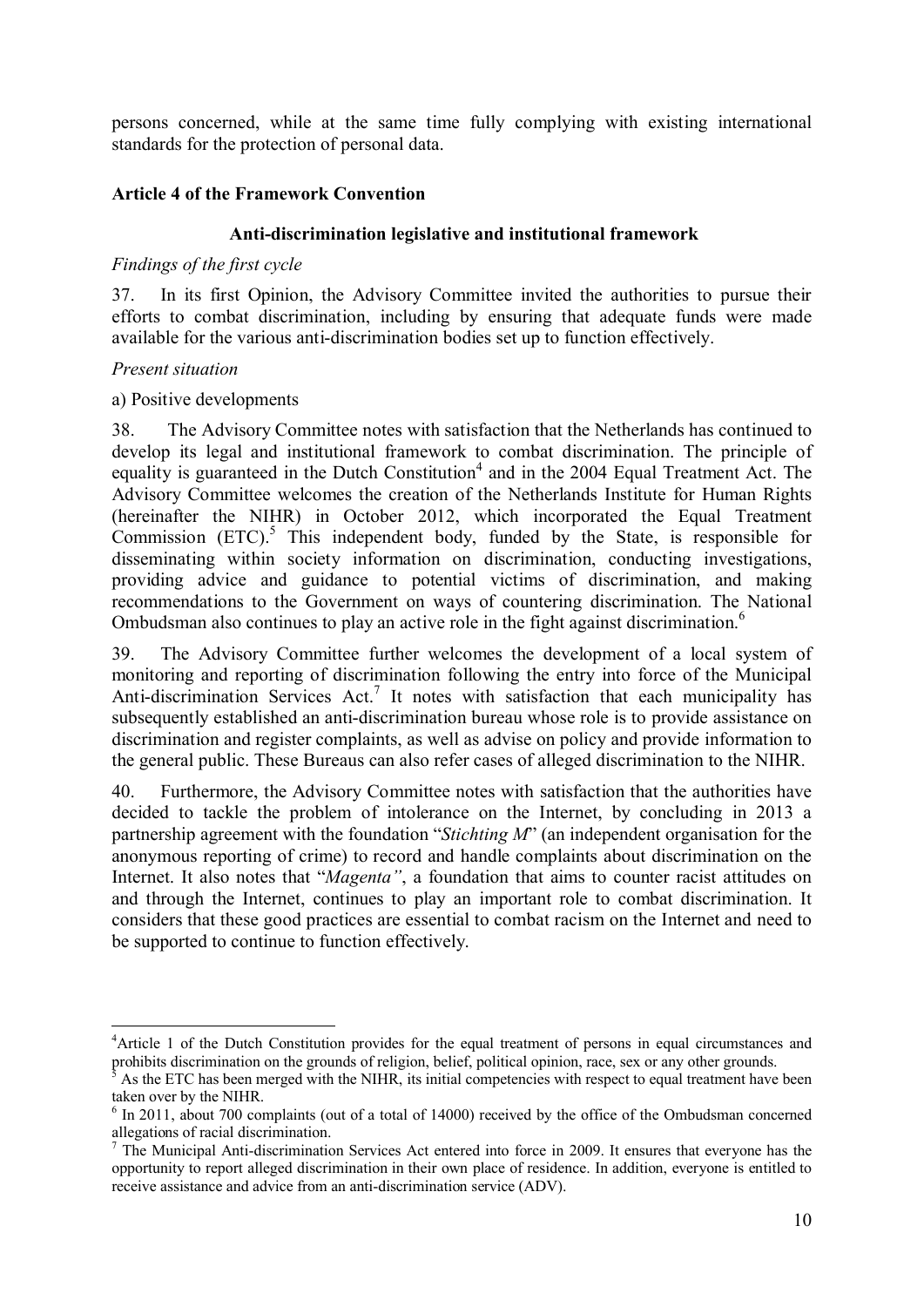b) Outstanding issues $8$ 

41. Reports which have reached the Advisory Committee<sup>[9](#page-10-3)</sup> indicate that few cases of discrimination have been brought to the attention of the former Equal Treatment Commission or the Office of the Ombudsman by persons belonging to minority groups.<sup>[10](#page-10-4)</sup> According to some interlocutors, even if these persons face discrimination in their daily life, they are reluctant to initiate proceedings before official bodies because of their lack of confidence in them. This is particularly the case where persons belonging to Roma and Sinti communities are concerned. The Advisory Committee considers that measures must be taken to increase awareness of and trust in legal remedies available and institutions to combat discrimination.

42. The Advisory Committee notes with concern that these examples seem to indicate that those most exposed to discrimination do not make use of the remedies available to assert their rights. Despite recent awareness-raising campaigns carried out on the various forms of reporting discrimination, the Advisory Committee is of the opinion that more resolute measures are needed to ensure that the work of the anti-discrimination bodies, in particular the opportunities provided by the local anti-discrimination bureaus (ADVs), is well known by society at large and especially by the groups most at risk of being victims of discrimination.

## *Recommendation*

43. The Advisory Committee calls on the authorities to provide better access to and raise public awareness of the remedies available in cases of discrimination and the role of the various anti-discrimination bodies among all ethnic groups and among the population as a whole, and to continue to support these bodies. The Advisory Committee also strongly encourages the authorities to pay particular attention to vulnerable persons most at risk of discrimination so as to enable them to be fully informed about their rights and the remedies available.

# <span id="page-10-1"></span><span id="page-10-0"></span>**Article 5 of the Framework Convention**

# **Support to Frisian culture and language**

## *Findings of the first cycle*

**.** 

44. In its first Opinion, the Advisory Committee found that there was a shared responsibility between the province of Fryslân and central authorities regarding support to Frisian language and culture and it invited the authorities to ensure that, in the context of the proposed increased decentralisation of competencies to the province of Fryslân, due attention was paid not to reduce support to Frisian cultural activities.

<span id="page-10-2"></span><sup>&</sup>lt;sup>8</sup> The Advisory Committee notes that the European Commission against Racism and Intolerance (ECRI) has recently had occasion to examine this development in depth while drawing up its fourth report on the

<span id="page-10-3"></span>Netherlands. The Advisory Committee refers to ECRI's detailed findings and recommendations in this regard.<br><sup>9</sup> See the 2012 Annual Report of the National Ombudsman of The Netherlands and the 2011 Annual Report of the Equal Treatment Commission.

<span id="page-10-4"></span><sup>&</sup>lt;sup>10</sup> Cases of discrimination on the basis of ethnic affiliation are reported by the NIHR, see the report "Implicit and explicit interethnic attitudes and ethnic discrimination in hiring", Blommaert L, van Tubergen F, Coenders M, Department of Sociology/ICS, Utrecht University, June 2013.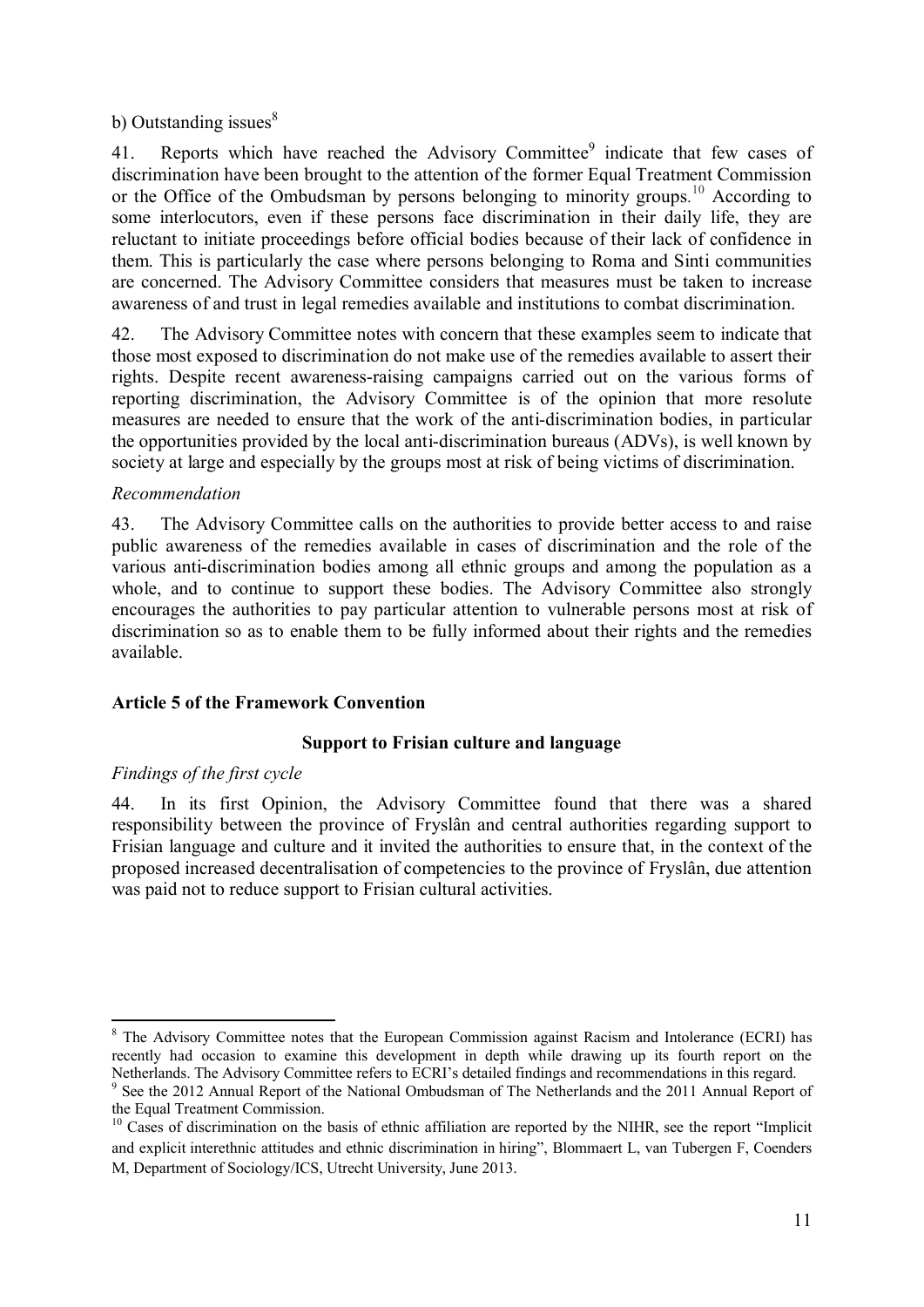## *Present situation*

# a) Positive developments

45. The Advisory Committee notes that Frisian cultural associations continue to play an active role in the promotion of Frisian culture and language with financial support from the provincial and central authorities. It has also received information that there is an increased interest in Frisian culture among young persons, in particular in Frisian music.

# b) Outstanding issues

46. The Advisory Committee takes note that the project of increased decentralisation of competences from the central authorities to the Frisian provincial authorities is still under discussion (see comments on Articles 9, 10 and 15 below).

47. The Advisory Committee has been informed that, due to cuts in its own budget, the Dutch Foundation of the Frisian Books is no longer able to provide financial support for Frisian literature. Furthermore, the budget provided by the province of Fryslân is insufficient to produce new works of fiction or non-fiction. As a result, only a limited number of literary magazines are available for youth and children. Frisian representatives also expressed some concerns about the insufficient knowledge of Frisian culture in the general education system (see below Article 12).

48. The Advisory Committee takes note of the concerns expressed by the Frisian minority about the possible reduction of public support in the case of decentralisation of competencies to the province of Fryslân. The Advisory Committee underlines that adequate measures have to be taken, in close co-operation with minority representatives, to protect and preserve the Frisian identity, culture and language, regardless of the decision which might be taken regarding the decentralisation process.

## *Recommendation*

49. The Advisory Committee calls on the authorities to provide the necessary support for the preservation and promotion of Frisian culture and to promote its mainstreaming in the general education system.

# <span id="page-11-1"></span><span id="page-11-0"></span>**Article 6 of the Framework Convention**

# **Combating intolerance and ethnic discrimination**

## *Findings of the first cycle*

50. In its first Opinion, the Advisory Committee found that, although the Netherlands had a long tradition of tolerance and openness to other cultures, the integration policies focusing on the protection of Dutch national identity had resulted in an increased stigmatisation of persons belonging to minority communities, in particular the Muslim communities. It encouraged the authorities to maintain a climate of mutual understanding between the majority population and ethnic minorities.

51. The Advisory Committee noted that concerns had been raised by attempts to take measures targeting specific ethnic groups (namely the so-called Reference Index of Antilleans) and that the practice of racial profiling by the police was still widely reported. It asked the authorities to monitor such practices with a view to detecting discriminatory implementation.

52. The Advisory Committee found that Dutch legislation contained several provisions penalising incitement to hatred and discrimination and that specific instructions had been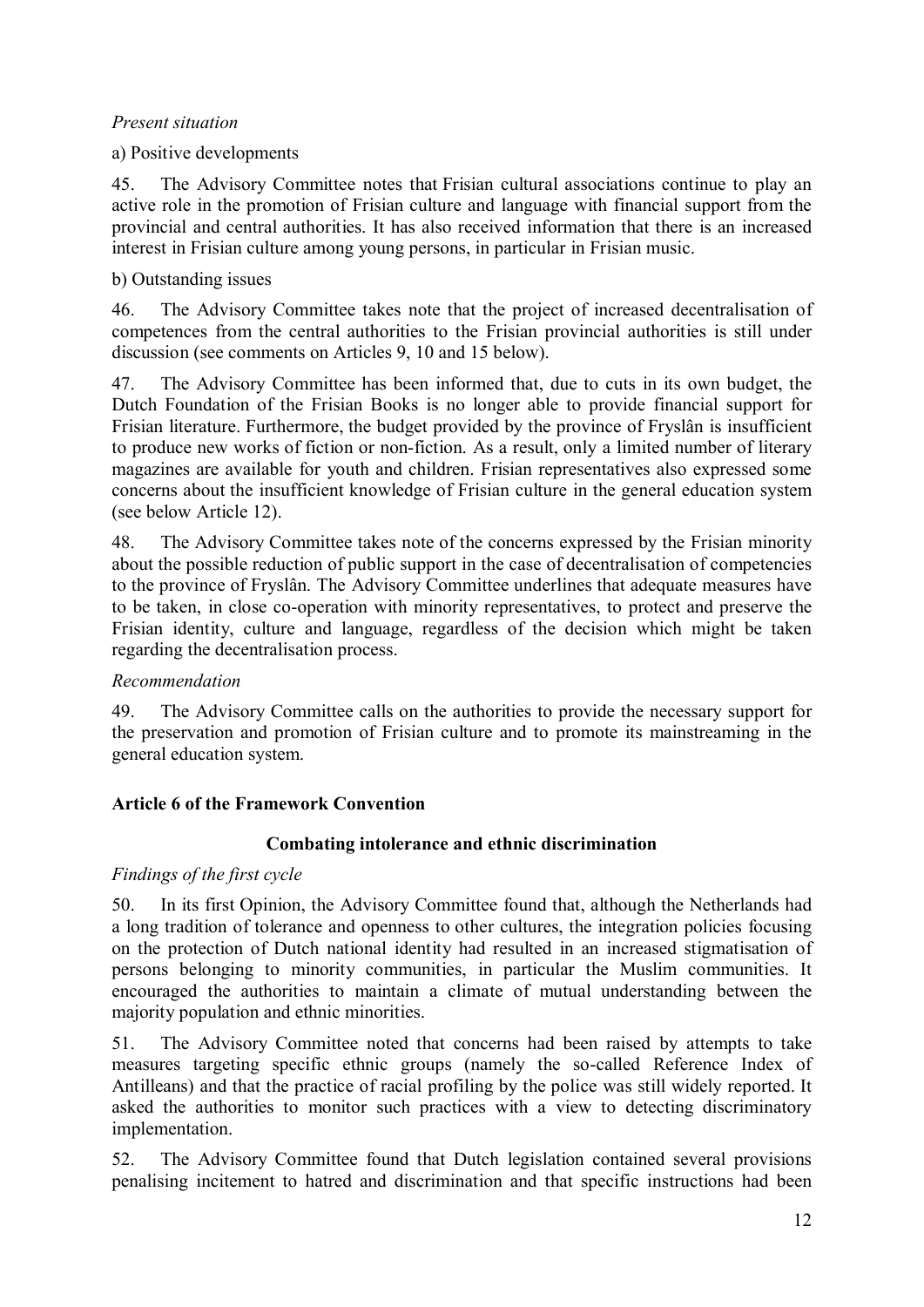given to the Public Prosecutor service to request increased sentences in cases of racially motivated offences. It found nevertheless that very few cases had been brought to courts on such grounds and asked the authorities to pursue their efforts to ensure that police and public prosecution apply better these provisions, including by improving the reporting and monitoring of hate crime.

## *Present situation*

# a) Positive developments

53. The Advisory Committee notes with satisfaction that the authorities continue to carry out initiatives aimed at better understanding the problem of intolerance and discrimination among persons belonging to different minority groups as well as campaigns valuing diversity and encouraging citizens to report any form of discrimination.<sup>[11](#page-12-0)</sup>

54. Furthermore, the Advisory Committee is pleased to note that the government decided in 2008 not to introduce a Reference Index of Antilleans. It also welcomes the studies carried out in 2011 by the Police Science and Research Program to prevent the practice of racial profiling as well as the recommendations adopted to develop further criteria, guidelines and practices in order to prevent discrimination. The Advisory Committee is of the opinion that the recruitment of people with different backgrounds in the police force with adequate human rights training might also contribute to preventing racial profiling.

55. The Advisory Committee also notes with interest that the system for recording and monitoring hate crime has been improved through the use of a "uniform case review" system. Since 2009, the National Bureau on Discrimination issues (LECD-Police) and the National Expertise Centre (LECD-Prosecutor) continue to advise the police and prosecutors on racist offences based on this data. The latter also serve as for yearly criminal discrimination reports are produced  $(POLDIS)^{12}$  $(POLDIS)^{12}$  $(POLDIS)^{12}$ .

## b) Outstanding issues

56. The Advisory Committee notes the concerns expressed by the representatives of the National Consultation Platform on Minorities<sup>[13](#page-12-2)</sup>(*Landelijk Overleg Minderheden*, LOM) regarding the lack of appropriate dialogue with the government. It would appear that regular meetings are not organised although joint meetings should be organised three times a year. In addition representatives of LOM express fears about the future of their organisation as a bill proposing its dismantlement is pending before Parliament. While recognising that the current structure has to be improved, the representatives of LOM underline that this is the only body in the country which can voice opinions on issues affecting the groups concerned. The Advisory Committee also notes their overall quite critical assessment of the Dutch integration policy in the context of the authorities' general rethinking of the integration policy, which no longer focuses on special policies for vulnerable groups but puts the responsibility to integrate mainly on the persons concerned. The Advisory Committee takes note of the position of the authorities who have indicated their wish to replace this institutionalised

<span id="page-12-0"></span><sup>&</sup>lt;u>.</u> <sup>11</sup> For example, national campaigns: "Should I leave my identity at home when I go out?", "Do you have to hide yourself to be accepted?" have been conducted using television, radio commercials, newspapers, posters and a national helpline. Moreover, a Multi-Year Framework for Police Diversity (2006-2010) was established in order to portray the diversity of staff as strength.

<span id="page-12-1"></span>According to the 2011 POLDIS report, 2 802 cases about racially motivated crimes were reported, which indicates an increase of about 10% compared to the past.

<span id="page-12-2"></span><sup>&</sup>lt;sup>13</sup> LOM is the national consultation structure, established in 1997 in accordance with the Act on Minority Policy Consultation, to discuss issues of interest with ethnic minority groups. It is composed by organisations representing Chinese, Turkish, Southern European, Caribbean, Surinamese and Moroccan communities.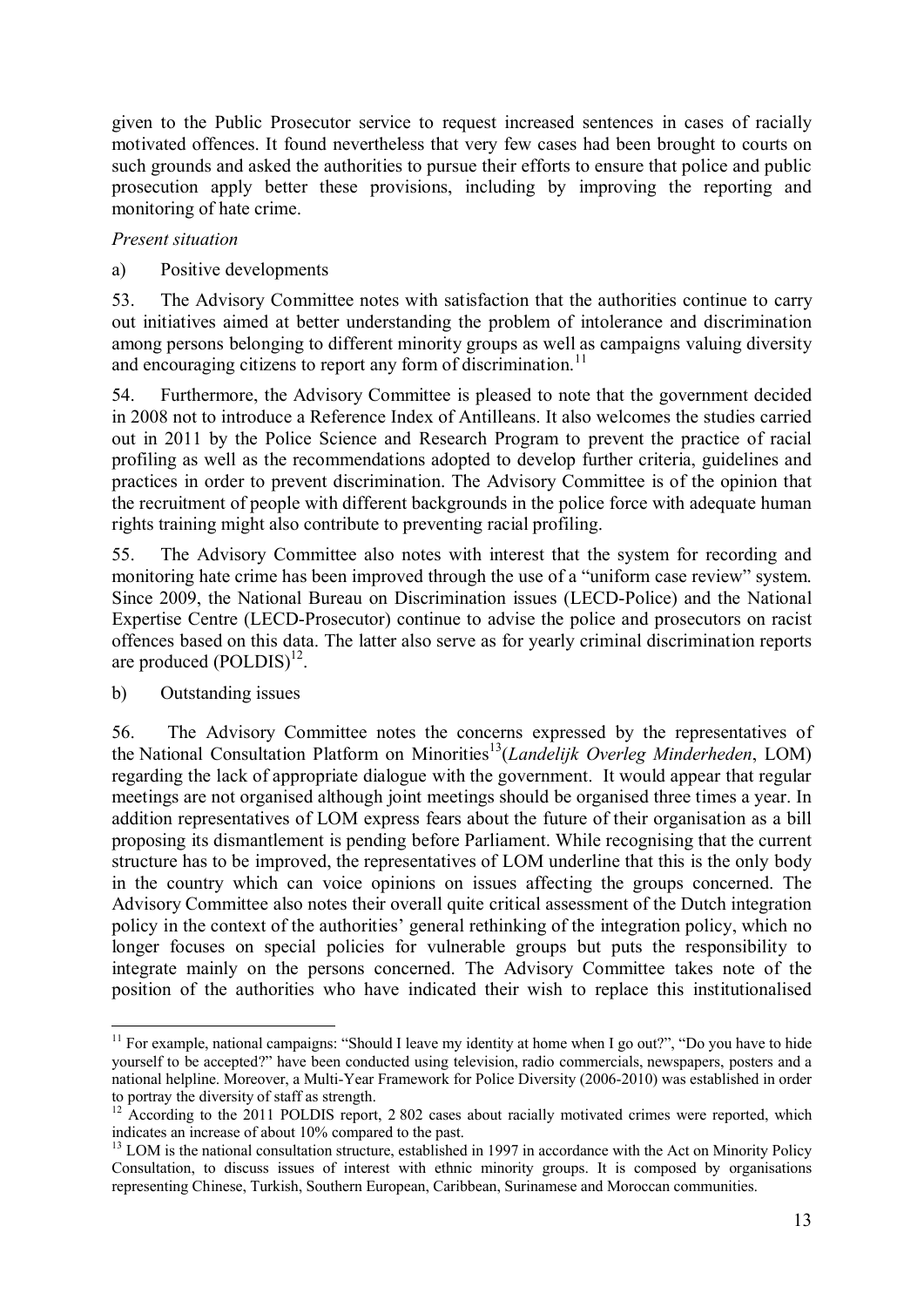platform by more flexible forms of co-operation, which would be activated by the minorities themselves. The Advisory Committee refers to its established opinion that integration is a two-way process that also requires efforts from the majority population and that participatory structures need to be of a long term and institutionalised character in order to ensure continuity and to allow for the broader discussion of minority issues among all those concerned.

57. The Advisory Committee observes that incidents of anti-Semitism continued to be reported. It is also concerned by the fact that expressions of racism and intolerance continue to be reported by persons belonging to different minority groups.<sup>[14](#page-13-0)</sup> The Advisory Committee is worried by the fact that the frequency of expressions of hostility towards immigrants in political and public debate has increased in the last few years, in particular due to anti-Muslim and anti-immigration discourse used by some politicians. The Advisory Committee is seriously concerned by intolerant statements and proposals such as the hotline for reporting on Polish workers set up by a political party. The Advisory Committee emphasises that negative discourse targeting specific groups on the basis of their ethnic origin or religion should be firmly and unambiguously condemned by political actors. The Advisory Committee is also concerned about the fact that the principle of respect for freedom of expression is often used to justify the lack of sanctions of hate speech and by the apparent lack of appropriate reactions by the majority population, the media and the political leaders, who fail to condemn these hostile attitudes firmly enough.

58. The Advisory Committee observes with concern that the majority population and minority groups seem to live often a parallel existence alongside one another, but without significant interaction with each other. The Advisory Committee notes with concern that such parallel co-existence is particularly evident in urban areas and schools where it appears that it exists a situation of "de facto segregation" based on socio-economic grounds<sup>[15](#page-13-1)</sup>, despite the important efforts made by the authorities to improve the situation<sup>[16](#page-13-2)</sup>. The Advisory Committee underlines that efforts to counter these developments should be continued, in particular through human rights education. In this context, the Advisory Committee points out that it is essential to create opportunities for interethnic dialogue in all spheres of life. It also underlines the necessity to identify appropriate forms of consultations, in close co-operation with the different minority groups concerned, to discuss issues and policies which affect them. The Advisory Committee underlines that concerted efforts must be made to develop stronger relations between the different minority groups and the majority population and mutual understanding within society as a whole, in order to contribute to securing a genuine implementation of the principles enshrined in Article 6 of the Framework Convention. The Advisory Committee wishes to remind the authorities that the State parties to the Framework Convention undertake, in pursuance of this article, to promote respect and mutual understanding among all persons living on their territory, irrespective of their ethnic, cultural, linguistic or religious identity, or their citizenship.

<u>.</u>

<span id="page-13-0"></span><sup>&</sup>lt;sup>14</sup> See Address by Thomas Hammarberg, Commissioner of Human Rights of the Council of Europe before the Committee of the Dutch Senate, The Hague, 28 September 2010 and United Nations, Human Right Council, Report of the Working Group on the Universal Periodic Review, Netherlands July 2012.

<span id="page-13-1"></span><sup>&</sup>lt;sup>15</sup> According to some interlocutors, there is a concentration of pupils belonging to vulnerable groups in some schools as many Dutch people living in neighbourhoods with a large population of vulnerable groups (mixed neighbourhoods) prefer sending their children to schools in other areas in accordance with parents' freedom to choose their children's school.

<span id="page-13-2"></span><sup>&</sup>lt;sup>16</sup> Municipalities have received 260 million euros in government funds every year to develop projects aimed at desegregation, notably by improving the quality of schools in disadvantaged neighbourhoods.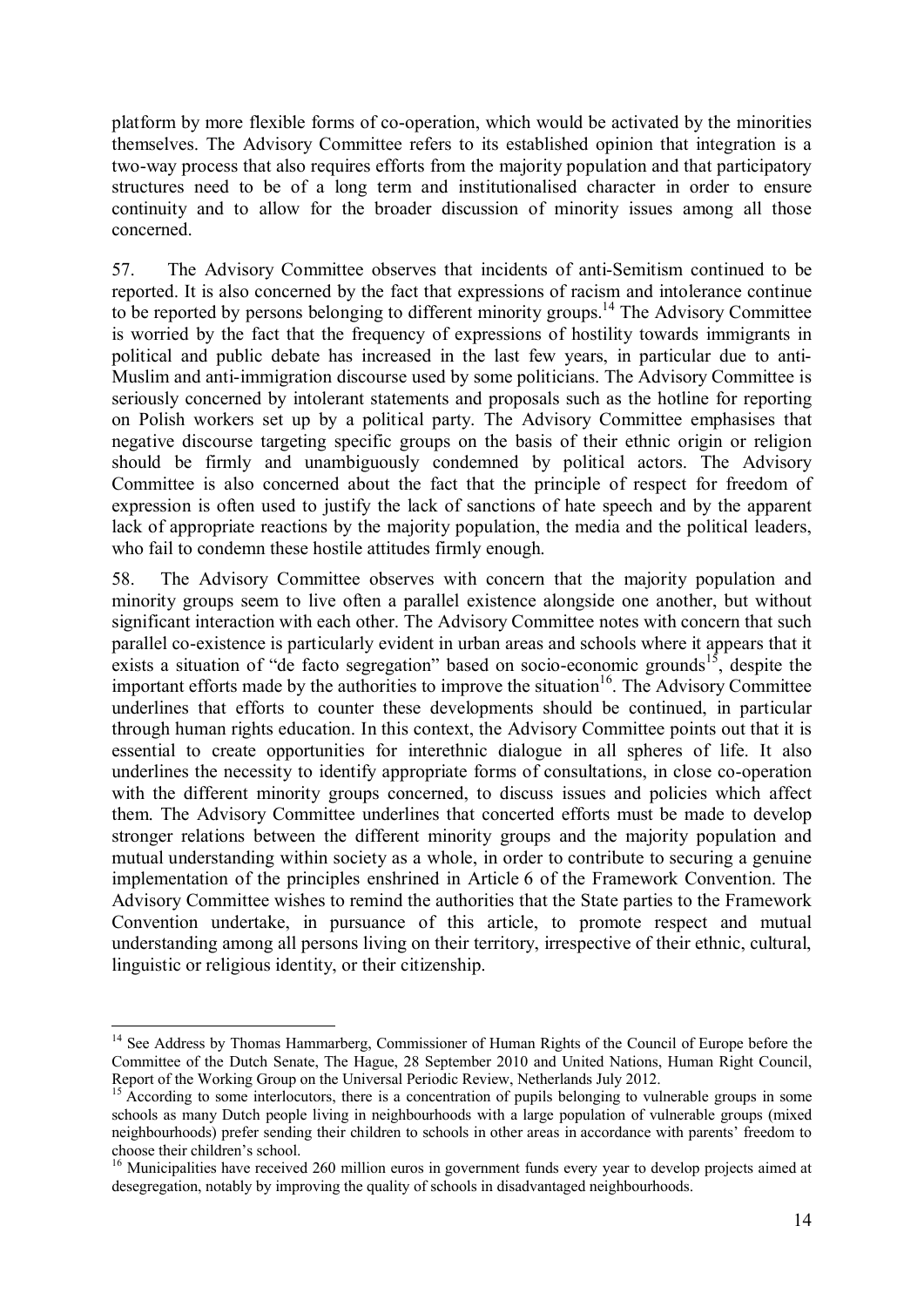59. The Advisory Committee also notes with concern that, although a number of Polish temporary workers are confronted with serious cases of discrimination, these persons are not in a position to lodge complaints before the existing anti-discrimination bodies because they fear losing their job and accommodation provided through private agencies in their country.

## *Recommendations*

60. The Advisory Committee calls upon the authorities to take more resolute measures to encourage a spirit of tolerance and intercultural dialogue in society and to combat discrimination and stigmatisation towards all groups. In addition, targeted efforts must be made to raise the overall understanding of human rights, in particular through human rights education.

61. The Advisory Committee asks the authorities to take effective measures to promote mutual respect and understanding, in particular in the field of education. It also encourages the authorities to review integration policies so as to strengthen inter-cultural dialogue and mutual understanding among all persons living in the country.

62. The Advisory Committee encourages the authorities to pursue the efforts to recruit people with different backgrounds in the police force and to provide them adequate human rights training in order to prevent discrimination.

63. The Advisory Committee urges the authorities to firmly condemn all manifestations of intolerance, in particular in political discourse and on the Internet, with due respect to the freedom of opinion and expression.

64. The Advisory Committee calls on the authorities to support the participatory structures facilitating dialogue with the representatives of ethnic minority groups and to ensure the sustainability and institutionalisation of such dialogue.

## **Roma and Sinti**

## <span id="page-14-0"></span>*Findings of the first cycle*

65. In its first Opinion, the Advisory Committee encouraged the authorities to have a direct dialogue at national level with Roma and Sinti communities to discuss their concerns and interests. It also found that there was no comprehensive policy that would address the multiple causes of Roma and Sinti marginalisation and considered that the authorities should elaborate such a policy in consultation with Roma and Sinti organisations.

## *Present situation*

a) Positive developments

66. The Advisory Committee notes that several municipalities are implementing a number of projects to improve the integration of Roma and Sinti communities. The local authorities focus their efforts on Roma families facing a multitude of problems (which may include indebtedness, school absenteeism, neighbourhood problems, early marriage and/or begging). In this context, the Advisory Committee notes with interest that the central authorities set up a Platform for Dutch Roma Municipalities in 2009 whose role is to develop a coherent approach in respect of Roma issues, to share experience and good practice and to communicate with the government. In 2010, the central authorities provided 600 000  $\epsilon$  to this Platform to invest in Roma education, principally to increase school attendance among Roma children, and girls in particular.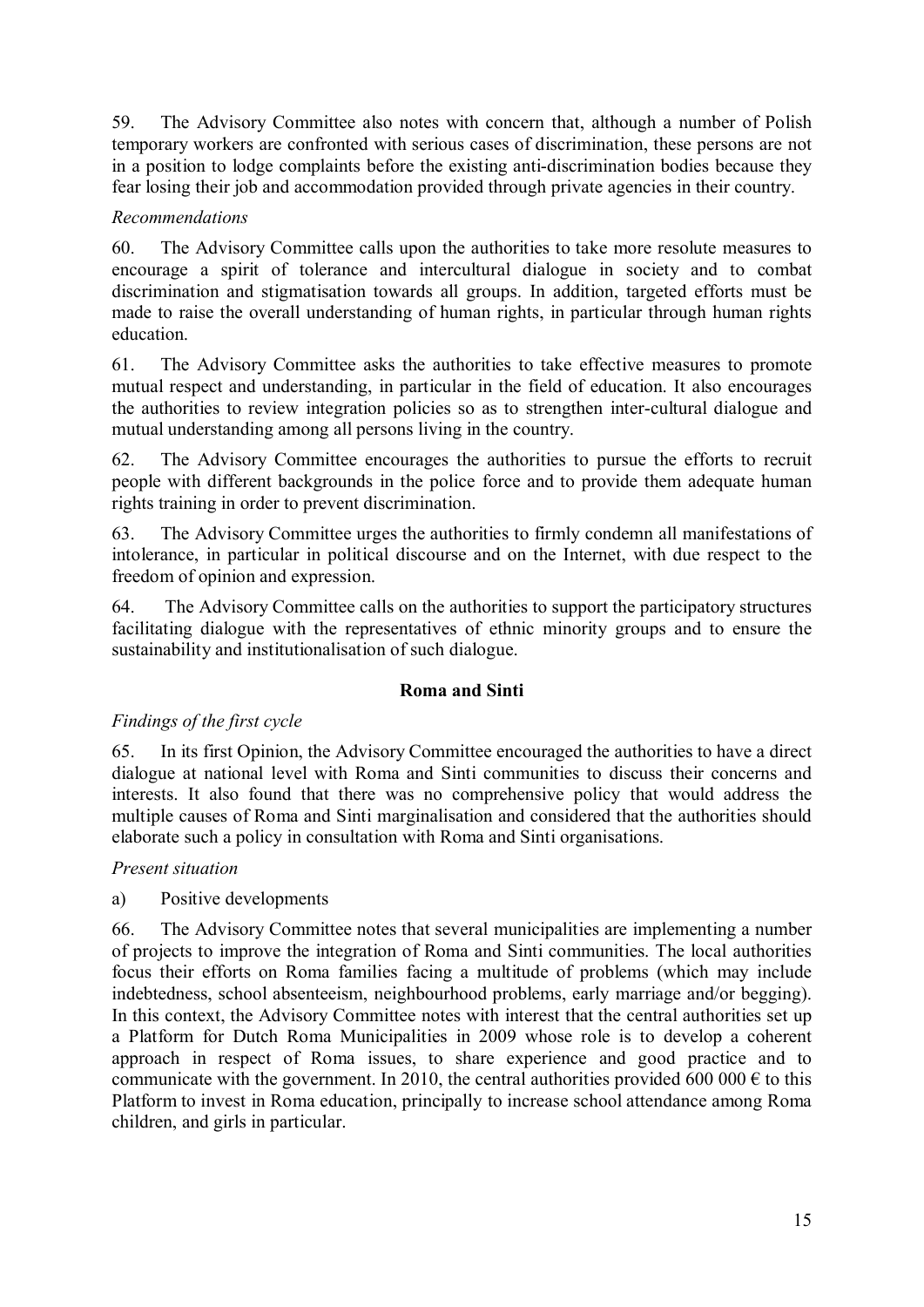#### b) Outstanding issues

67. According to information available to the Advisory Committee, support for local projects aimed at Roma and Sinti communities is often considered inadequate by the persons concerned as such projects focus more on crime prevention than on social inclusion, perpetuating prejudices against Roma. During the visit of the Advisory Committee, representatives of Roma and Sinti communities deplored the lack of knowledge about Roma among the local authorities and the absence of communication and trust between them and the authorities, including police forces. They complained of the distorted approach taken on integration: on the one hand, the responsibility of Roma themselves to integrate into society is stressed, and on the other, there is no involvement and empowerment of Roma communities in the decision-making process on issues affecting them. They indicated as a negative example that the mediators appointed to assist Roma families are non-Roma municipal officers. The representatives of Roma and Sinti communities also reported that they continue to face discrimination in social fields and expressed concerns about the absence of specific national Roma policies to remedy their difficulties. They also regret that the Netherlands Institute for Sinti and Roma (NISR), centre of expertise on Roma issues created in 2010 with central governmental funds, does not use the expertise of Roma communities and has few Roma on its board. The Advisory Committee notes that this body was abolished in 2012 due to its poor performance and regrets that no other consultative body has been set up since then.

68. The Advisory Committee is concerned by reports that Roma children continue to face serious difficulties in access to education, such as higher absenteeism and drop-out rates, lower educational attainments, particularly for girls, notwithstanding the projects financed by the municipalities to increase school attendance among Roma children, especially at secondary  $level<sup>17</sup>$  $level<sup>17</sup>$  $level<sup>17</sup>$ .

69. The Advisory Committee also remains concerned about the difficulties faced by persons belonging to Roma and Sinti communities coming from the former Yugoslavia with unresolved nationality status, who are considered as de facto stateless. Noting that the authorities are aware of this problem, the Advisory Committee calls for the prompt resolution of this situation.

70. The Advisory Committee regrets that, although direct contacts with Roma organisations exist at local level, there is still no structured consultation mechanism with the Roma and Sinti communities to discuss their concerns and interests, despite repeated demands in this respect. It underlines that a constructive partnership based on mutual trust between the authorities and the Roma and Sinti communities would be beneficial to both actors. It considers that the employment of Roma mediators might also improve communication and relations between Roma and the Dutch authorities and overcome obstacles to social inclusion.

71. Taking into account the authorities' wish to establish new forms of consultation with Roma and Sinti communities, the Advisory Committee encourages the authorities to bear in mind the importance of mediation as an effective tool for promoting respect for human rights

<span id="page-15-0"></span> $\overline{a}$ <sup>17</sup> See Thematic report on "School drop-out and absenteeism of Roma children", Ad Hoc Committee of experts on Roma issues (CAHROM), May 2012.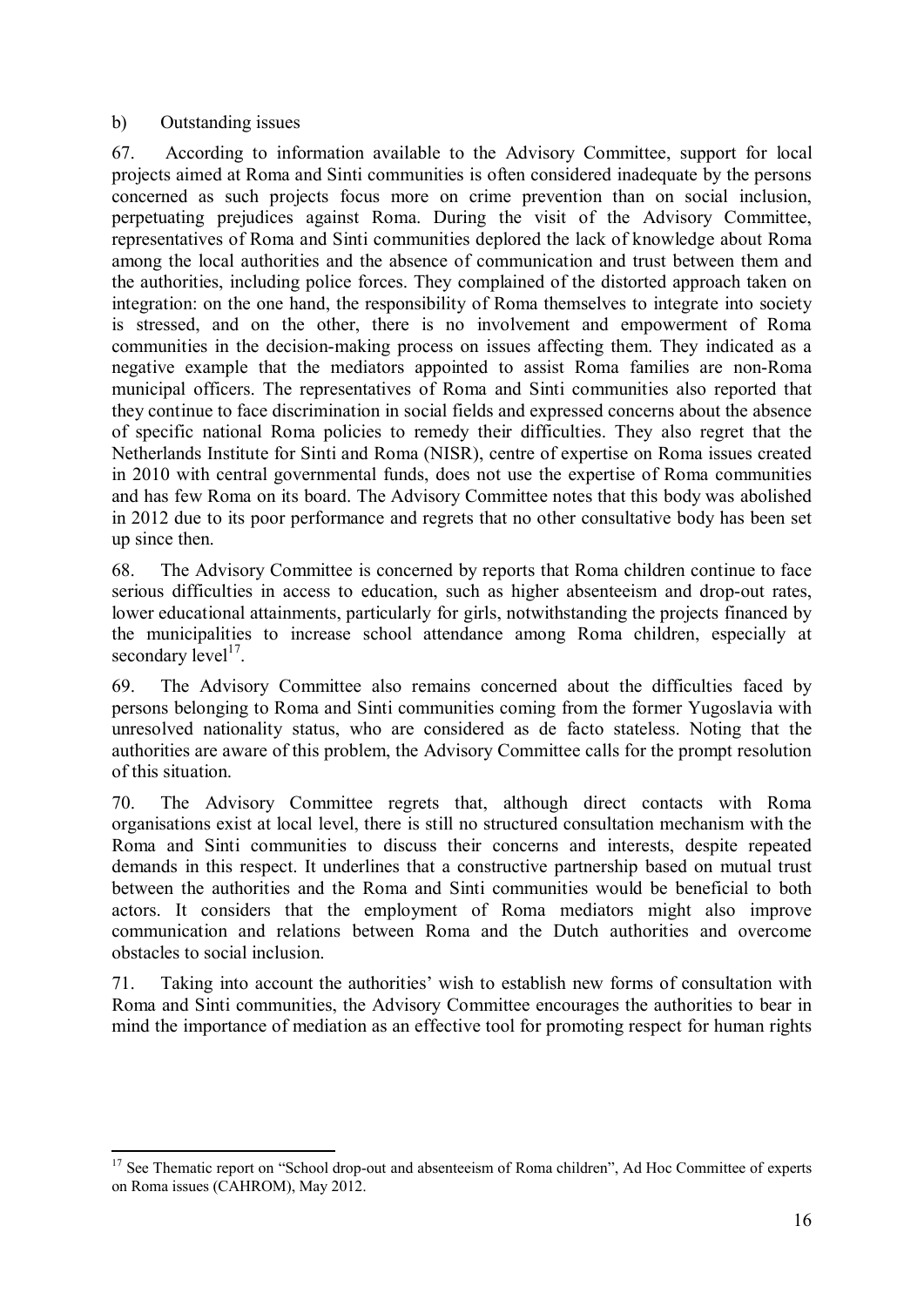and social inclusion as mentioned in the Recommendation of the Committee of Ministers on this issue<sup>[18](#page-16-2)</sup>.

## *Recommendations*

72. The Advisory Committee calls on the authorities to improve dialogue at national and local levels with the Roma and Sinti communities to discuss their concerns and interests, including through the use of Roma mediators.

73. The Advisory Committee calls on the authorities to pursue programmes and policies to encourage integration of Roma and Sinti, in close co-operation with persons concerned, as well as to address urgently the issues of statelessness of persons belonging to Roma and Sinti communities. It also asks the authorities to combat discriminatory attitudes towards the persons belonging to these communities.

74. The Advisory Committee calls on the authorities to ensure equal access to education for persons belonging to the Roma and Sinti communities with specific attention for girls. It also calls on the authorities to ensure that education for Roma children will receive adequate support and funding for measures aimed at improving their performance at school, including through the use of Roma mediators.

#### <span id="page-16-1"></span><span id="page-16-0"></span>**Article 9 of the Framework Convention**

#### **Broadcasting in Frisian**

#### *Findings of the first cycle*

75. In its first Opinion, the Advisory Committee found that *Omrop Fryslân* was the only public broadcasting company broadcasting in Frisian and it invited the authorities to pay attention to the discussions on decentralisation in order to ensure that adequate conditions, including financial ones, were maintained for *Omrop Fryslân* to effectively fulfil its functions.

#### *Present situation*

<u>.</u>

a) Positive developments

76. The Advisory Committee notes that the regional public broadcasting company, *Omrop Fryslân*, has become one of the main actors to promote and strengthen the minority language in the region by using only Frisian language in all its television and radio programmes. *Omrop Fryslân* has developed various new products on the Internet with the focus on live streaming of important events covering culture and sports. A 24-hour channel with only Frisian music was also launched in 2010. These initiatives have contributed to keeping the Frisian language alive in the daily life of persons belonging to the Frisian minority.

77. During its visit, the Advisory Committee was informed that the authorities have confirmed that *Omrop Fryslân* will remain the designated regional media for the province of Fryslân and that its concession period, which ends in 2013, will be renewed for a further five years. In addition to the funding that *Omrop Fryslân* receives from the province of Fryslân, the central authorities intend to continue providing an annual contribution<sup>[19](#page-16-3)</sup> for the development of Frisian-language programmes of a cultural nature as well as children's

<span id="page-16-2"></span><sup>&</sup>lt;sup>18</sup> Recommendation CM/Rec (2012) 9 of the Committee of Ministers to member States on mediation as an effective tool for promoting respect for human rights and social inclusion of Roma, adopted on 12 September 2012.

<span id="page-16-3"></span><sup>&</sup>lt;sup>19</sup> According to the state report, the annual contribution is between 50 000€ to 100 000€, according to demand.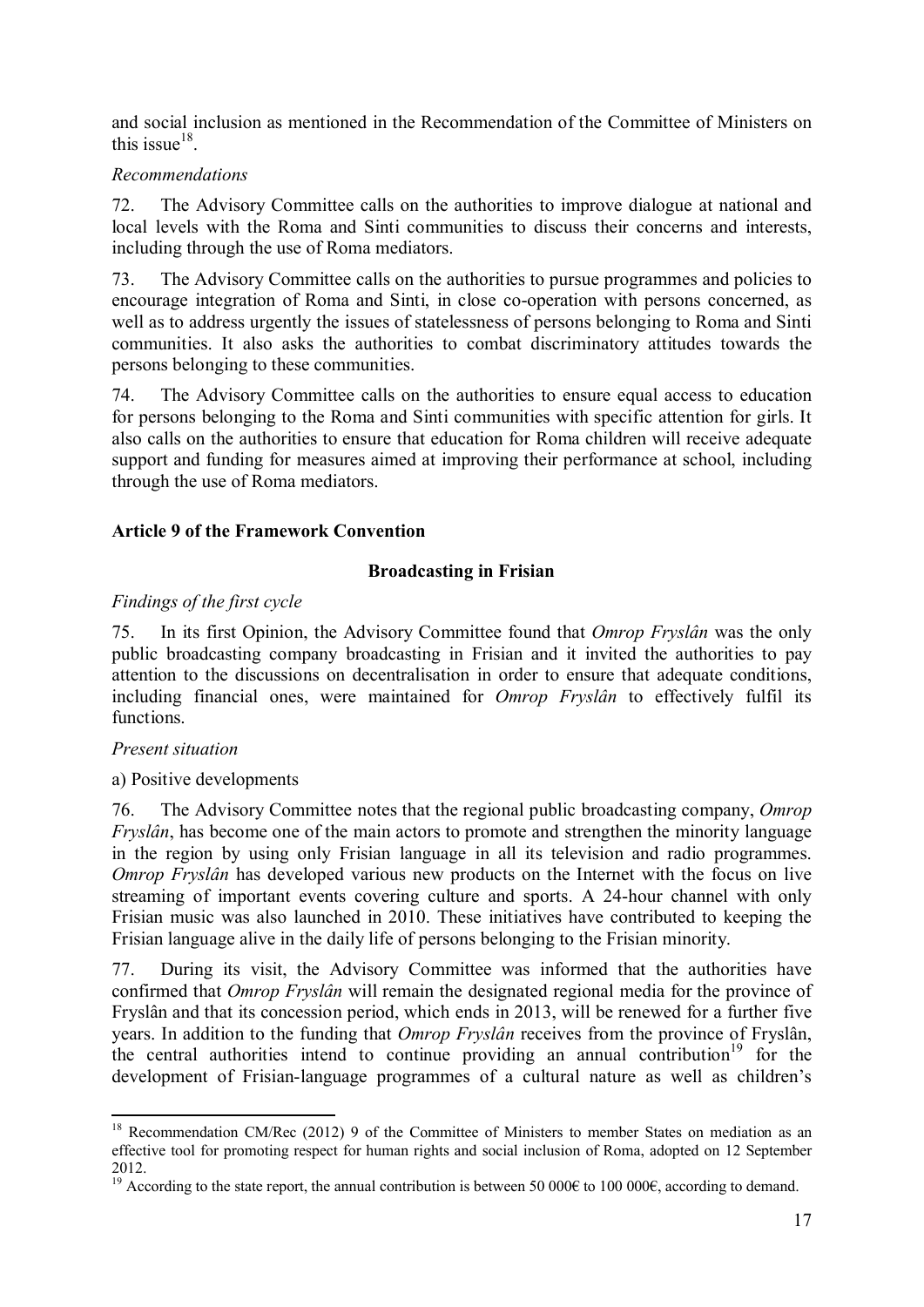programmes, despite reductions in the budget of the national public broadcasting company. As a result, *Omrop Fryslân* should be able to maintain all of its activities in 2014-2015.

b) Outstanding issues

78. The Advisory Committee has been informed that a new Media Act is expected to be enacted in 2014 following the decision taken by the government to proceed with the recentralisation of the competencies for regional television from the provinces to the national authorities and the integration of the regional public broadcasters in the national broadcaster. As a result, the financial responsibility for Frisian regional broadcasting, which has been attributed to the province of Fryslân since 2006, will be transferred to the central level. According to the representatives of Frisian associations, this transfer of competencies might result in a reduction of the broadcasting time in Frisian as well as a decrease in the funds available when the province of Fryslân no longer supports *Omrop Fryslân*. They also fear that the independent position of *Omrop Fryslân* might be endangered.

79. The Advisory Committee notes with interest that in May 2012, the authorities established the "Temporary Committee to Safeguard the Frisian Language in the Media" (the Hoekstra Committee) charged with issuing recommendations in respect of the preservation of the Frisian's special position in the Netherlands when the national and regional broadcasting companies are integrated. It is pleased to note that the Hoekstra Committee's advisory report, adopted in April 2013, refers to the international obligations of the Netherlands under the Framework Convention for the Protection of National Minorities and the European Charter for Regional or Minority Languages. The Advisory Committee welcomes the recommendations of the Hoekstra Committee according to which "the special position enjoyed by the Frisian language must also be translated into a special policy with reference to Frisian-language public media services". The Hoekstra Committee also recommends that there should be a fully-fledged range of programming in the Frisian language available daily on a variety of platforms and a region-wide broadcasting channel for Frisian-language programming. The Advisory Committee expects that the authorities will pay due attention to these conclusions during the examination of the new Media Act.

## *Recommendations*

80. The Advisory Committee calls on the authorities to maintain their efforts to provide adequate support and resources both at central and provincial levels to *Omrop Fryslân* in order to safeguard adequately the Frisian language in the media.

81. The Advisory Committee encourages the authorities to pay due attention to the recommendations of the Hoekstra Committee and to consult the representatives of the Frisian minority widely in the process of drafting the new Media Act.

## **Print media in Frisian**

## <span id="page-17-0"></span>*Findings of the first cycle*

82. In its first Opinion, the Advisory Committee encouraged the authorities to pursue their support to Frisian media while fully respecting the editorial independence of the media.

a) Positive developments

83. The Advisory Committee notes that there are currently two newspapers published in Dutch which use Frisian for some articles as well as a weekly Frisian column about Frisian regional topics. In these newspapers, Frisian speakers are also always quoted in their language. In addition, the province of Fryslân has allocated some funding for the publication of Frisian language magazines.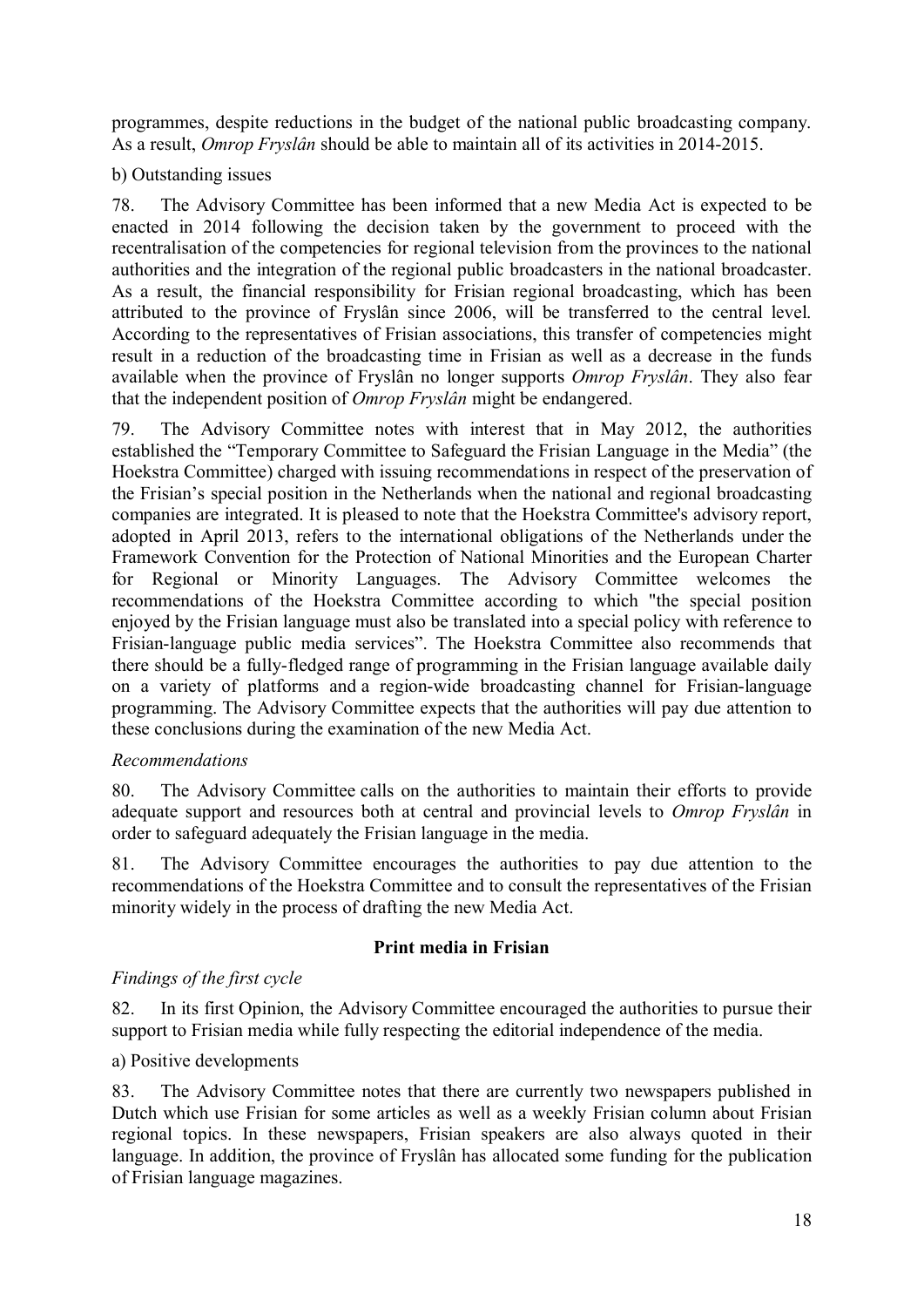#### b) Outstanding issues

84. The Advisory Committee has been informed that only 5% of articles published in Frisian daily newspapers are written in Frisian and they mainly focus on cultural pages and culture supplements. According to Frisian interlocutors, the use of Frisian is stronger in radio and television than in print medi[a20](#page-18-2) due to the lack of knowledge of the written form of the language by many native speakers and second language learners.

#### *Recommendation*

85. The Advisory Committee invites the authorities to maintain the available support for Frisian minority print media, in order to ensure an adequate presence of this national minority language in the print media.

## <span id="page-18-1"></span><span id="page-18-0"></span>**Article 10 of the Framework Convention**

# **Use of Frisian language in relation with administrative authorities**

## *Findings of the first cycle*

86. In its first Opinion, the Advisory Committee found that Dutch legislation provides for the use of Frisian in relations with administrative authorities and courts located in the province of Fryslân and that the provincial authorities had a positive and creative role in encouraging persons to use Frisian in relation with administrative and judicial authorities. It considered that achieving an increased use of Frisian would benefit from a proactive attitude by national authorities and encouraged them to adopt the necessary regulations to allow the use of Frisian in relations with representations of central administrative authorities in the province of Fryslân.

## *Present situation*

## a) Positive developments

87. The Advisory Committee is pleased to note that there have been significant legislative developments in the Netherlands since the first monitoring cycle concerning the use of minority languages within the administrative authorities and the public services. In particular, the new law on the use of Frisian (Language  $Act)^{21}$  $Act)^{21}$  $Act)^{21}$ , which declares Frisian to be the second national language of the Netherlands, gives special recognition to this minority language and the legal basis for the Administrative Agreement between central and provincial authorities. In this context, the Advisory Committee takes note that, in the Netherlands, in addition to Frisian, Low Saxon, Limburgish, Yiddish and Romani are covered by the European Charter for Regional or Minority Languages.

88. The Advisory Committee notes that the new Language Act is expected to give an important stimulus to the use of Frisian by central government bodies in Fryslân, by increasing the opportunities to use Frisian in legal and administrative matters and guaranteeing the right of everyone in the province of Fryslân to use his or her own language (Dutch or Frisian) in courts (including when the case is to be heard in a court outside of Fryslân) and in communications with administrative bodies. According to the new Act, an Advisory Body for the Frisian language will be created (see Article 15 below). This new body will be entrusted with making recommendations to the Minister of the Interior and Kingdom Relations concerning all matters relating to Frisian and will report to all

<span id="page-18-2"></span>**<sup>.</sup>** <sup>20</sup> According to Frisian interlocutors, the estimate Frisian language command of persons belonging to the Frisian minority in the province of Fryslân is about 94% understanding, 74% speaking, 65% reading and 26% writing.

<span id="page-18-3"></span> $21$  This law was approved by the Dutch Parliament (Second Chamber) on 4 June 2013.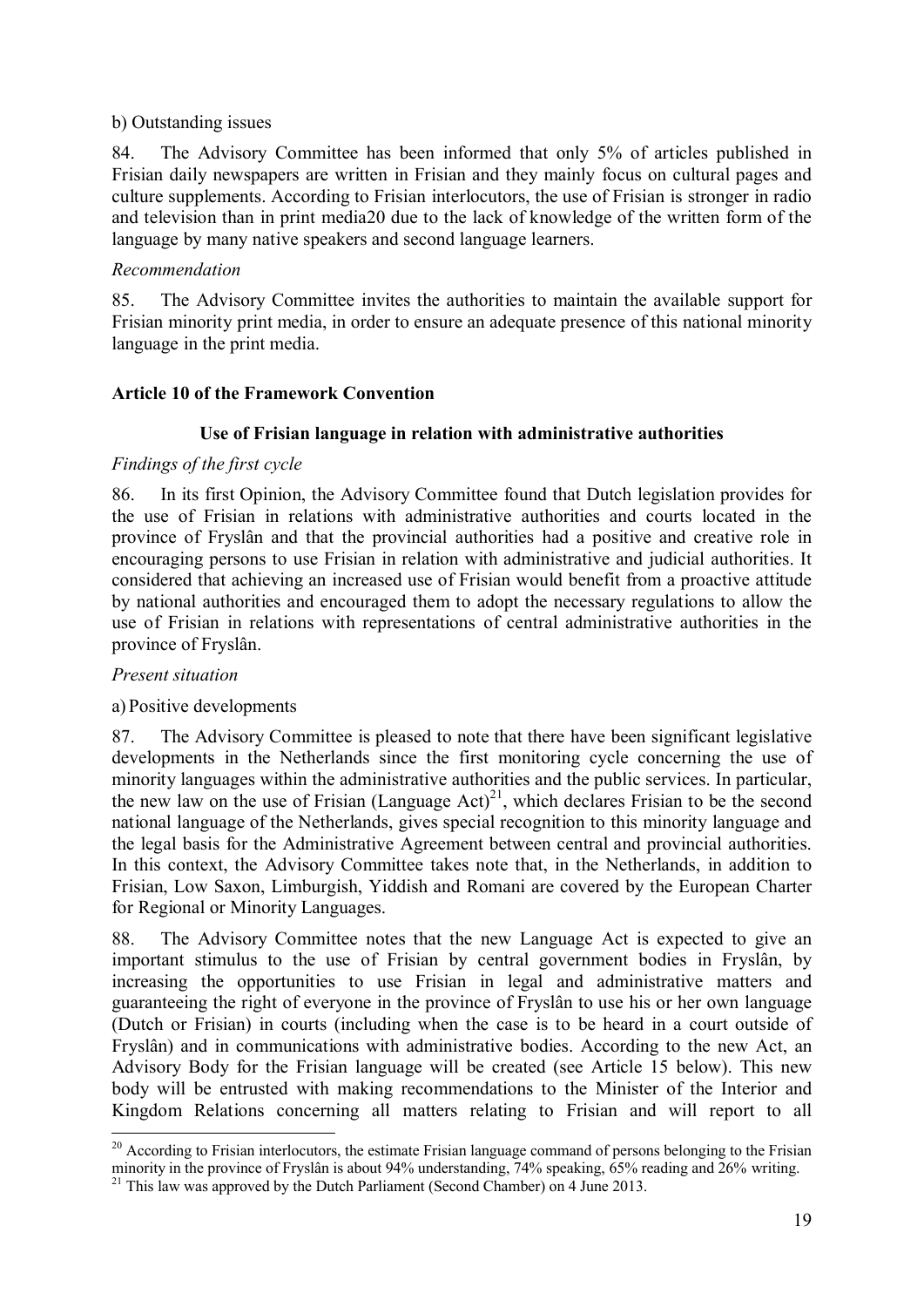administrative and judicial authorities and the Education Inspectorate. The Advisory Committee has been informed that a new Administrative Agreement on the Frisian Language and Culture was concluded on 22 April 2013 between the national authorities and the authorities of the province of Fryslân for the period 2013-2018. This agreement outlines midterm objectives for the promotion of the Frisian language.

89. Representatives of the province of Fryslân indicated to the Advisory Committee during its visit that most of their administrative documents are now produced in Dutch and Frisian and that Frisian is regularly used in relations with central authorities.<sup>[22](#page-19-2)</sup> All civil servants of the province have Frisian language proficiency.

b) Outstanding issues

90. Representatives of the Frisian minority regret that the scope of application of the new Language Act is still limited to administrative and judicial systems and underline that the use of minority languages has to be expanded to other areas such as social care facilities<sup>[23](#page-19-3)</sup>. Furthermore, they express strong concerns about the position of the Frisian language in tribunals and courts due to the lack of Frisian-speaking interpreters<sup>[24](#page-19-4)</sup> and the merger of some legal administrative bodies which resulted in the closure of some courts in Fryslân. The merger of some Frisian municipalities also had a negative impact on the use of Frisian as the proportion of native speakers of the Frisian language per municipality decreased. The same problem may occur with regard to the future restructuring of the police administration. In general, Frisian interlocutors consider that more translations in Frisian language are needed and regret that even the official web page of Leeuwarden/Ljouwert municipality does not have a version in Frisian language.

## *Recommendations*

91. The Advisory Committee encourages the authorities to continue their efforts, in close consultation with the representatives of the Frisian minority, to safeguard the use of the Frisian language both in the province, in particular, in police and the judiciary, as well as in the relations with the central administration, avoiding any measures, including administrative reforms, that may alter the extent to which the language may be used.

92. It also invites the authorities to take adequate measures in order to allow persons belonging to the Frisian minority to use their language before the courts, in particular using a Frisian-speaking interpreter.

## <span id="page-19-1"></span><span id="page-19-0"></span>**Article 11 of the Framework Convention**

# **Topographical indications in minority languages**

## *Findings of the first cycle*

93. In its first Opinion, <sup>t</sup>he Advisory Committee found that municipalities were given a margin of appreciation with regard to displaying signs in Frisian and it asked the authorities

<span id="page-19-2"></span>**<sup>.</sup>** <sup>22</sup> During the enthronization ceremony of King Willem Alexander of the Netherlands on 30 April 2013, one of the members of the national parliament promised to be truthful to the new King in Frisian language, stating: "Dat ûnthjit ik" instead of the Dutch "Dat beloof ik" ("I promise to do so"). This right to use the Frisian language in official ceremonies is laid down in law since 1956.

<span id="page-19-3"></span><sup>&</sup>lt;sup>23</sup> The language policy on Frisian in health care is being successfully introduced to nursing homes and elderly homes but not in hospitals and in health insurance.

<span id="page-19-4"></span><sup>&</sup>lt;sup>24</sup> During the visit, the Advisory Committee was informed by representatives of the Frisian minority that there is only one court interpreter for Frisian in the province of Fryslân.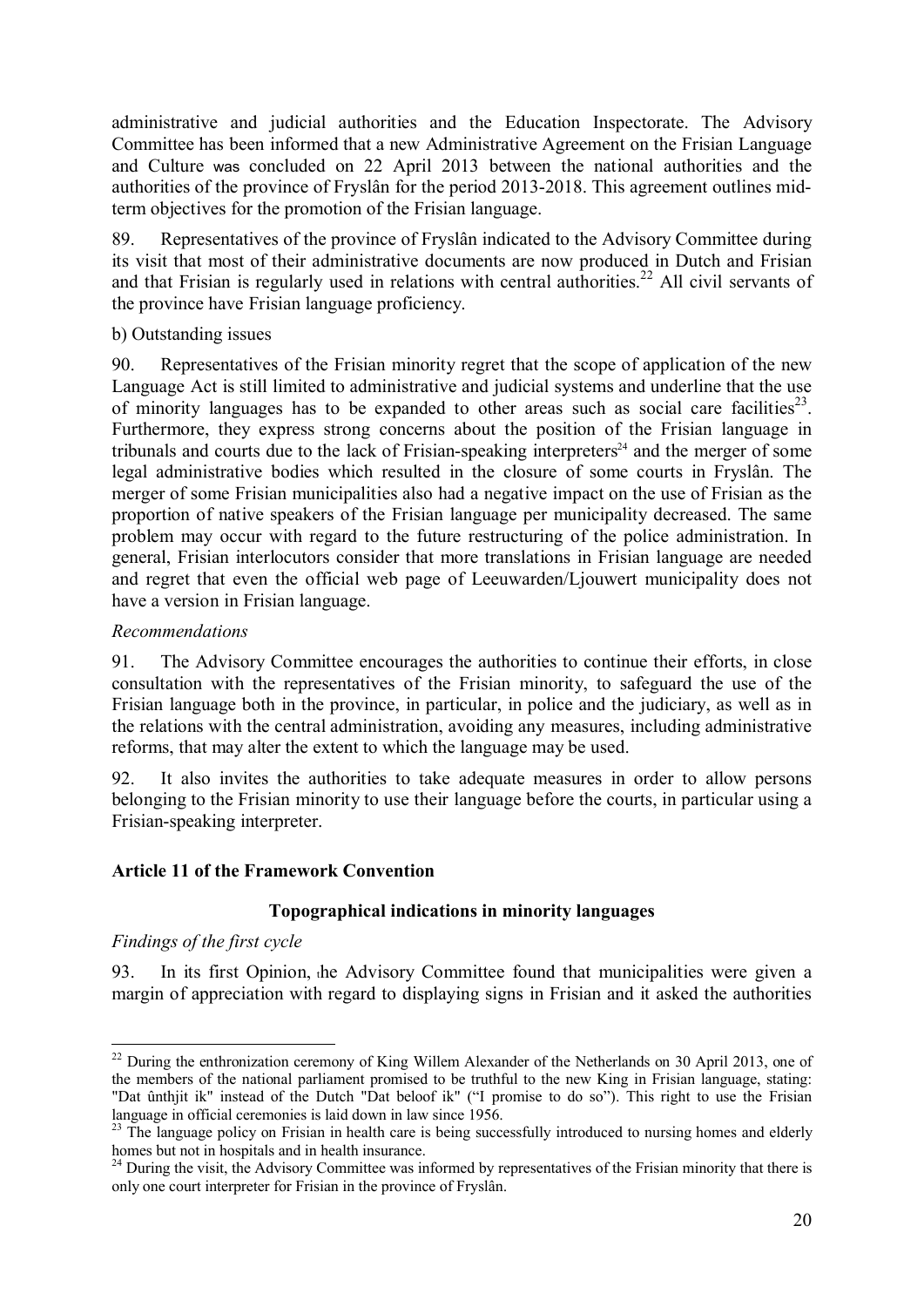to encourage the municipalities to use this possibility with a view to reinforcing the position of this language in the province of Fryslân.

## *Present situation*

a) Positive developments

94. During its visit, the Advisory Committee was informed that new bilingual signs in Dutch and Frisian have been added to some buildings in the city of Leeuwarden/Ljouwert.

b) Outstanding issues

95. According to representatives of the Frisian minority, there is no established practice of introducing bilingual place-names or other topographical indications in minority languages in the province of Fryslân. As a result, limited progress has been made since the last monitoring cycle towards making the Frisian language more visible in the public domain. The Advisory Committee takes note of the explanations of the authorities according to which they have no competency in this field as the municipalities have a large margin of appreciation concerning the use of the languages for locations situated in their territory.

# *Recommendation*

96. The Advisory Committee calls on the authorities, in close consultation with Frisian associations, to step up their efforts aimed at ensuring that the local authorities apply the existing possibility regarding bilingual topographical indications throughout the territory of the province of Fryslân.

# <span id="page-20-1"></span><span id="page-20-0"></span>**Articles 12 of the Framework Convention**

## **Teacher training**

# *Findings of the first cycle*

97. In its first Opinion, the Advisory Committee found that arrangements had been made for Frisian language teacher training but that they were not sufficiently used and it asked the authorities to envisage further incentives for primary and secondary school teachers and to regulate teacher training in Frisian for pre-schools.

a) Positive developments

98. The Advisory Committee notes that teacher training for primary schools has now integrated the Frisian language education into its curriculum and that a separate programme exists for secondary schools. New programmes have also been developed by the universities in Leeuwarden/Ljouwert to improve Frisian language proficiency among teachers (at primary level about 50 teachers follow external courses every year) and institute a formal qualification to teach Frisian, in particular for trilingual teacher training (in 2014, 51 new teachers will be qualified to work in trilingual schools). The Advisory Committee also notes that the provincial authorities have made an additional grant of 100 000 $\epsilon$  available to Frisian secondary schools for the training of Frisian teachers. Furthermore, it notes that the teaching of Frisian is now regulated by the 2010 Pre-School Act.

b) Outstanding issues

99. However, according to the Frisian minority, 25% of the teachers who provide Frisian language education do not have the formal qualification for the task and are disinterested in enrolling in the existing courses since they consider that Frisian represents only a minor part of their overall responsibilities. The Advisory Committee observes that the lack of suitably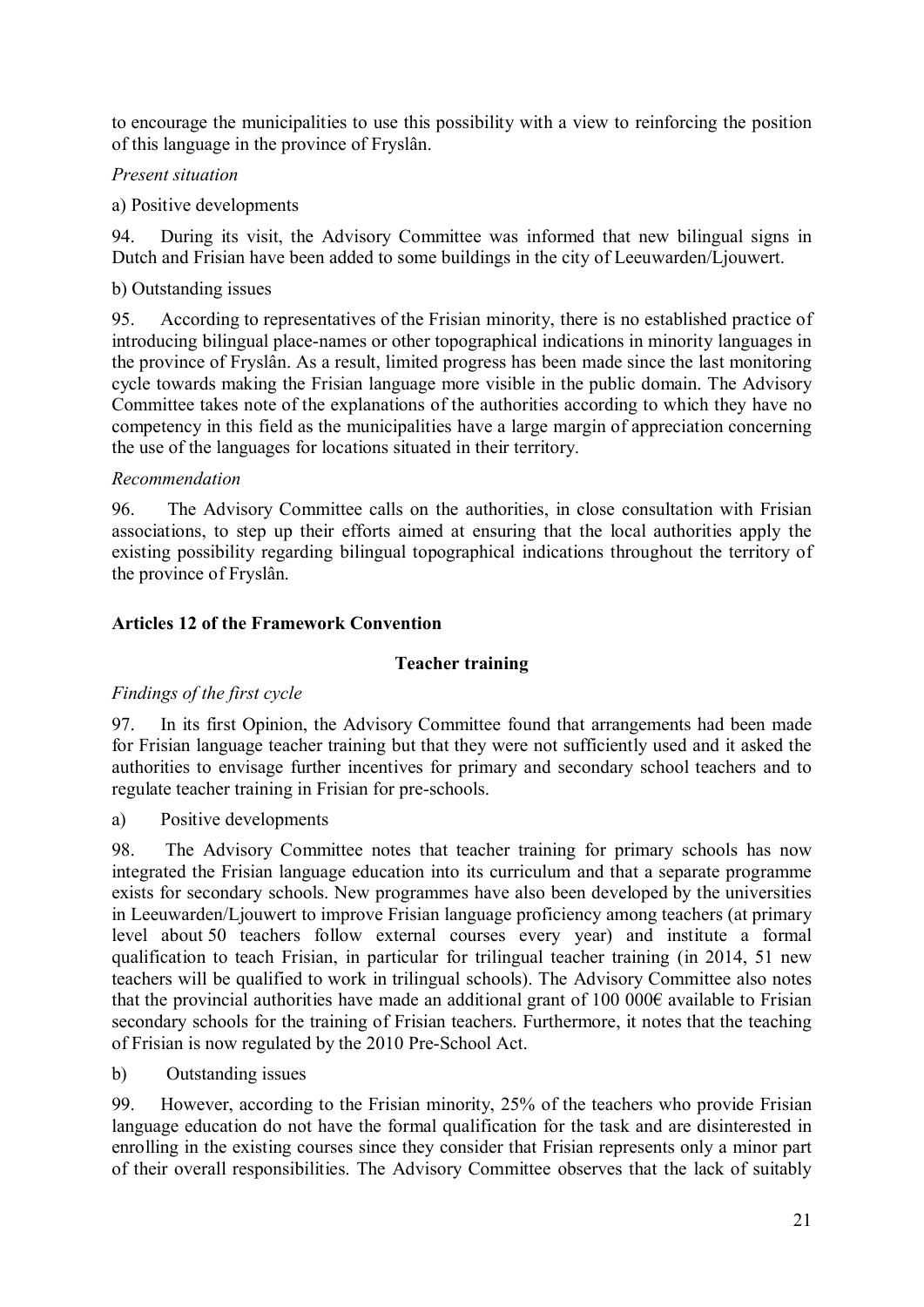trained teachers has remained a serious concern among the Frisian minority for several years and underlines that this situation requires a strategic approach so as to ensure that Frisian language training becomes a sustainable profession.

#### *Recommendation*

100. The Advisory Committee encourages the authorities to take more resolute measures to address the lack of qualified Frisian language teachers, in close consultation with representatives of the Frisian minority including through providing adequate incentives.

## <span id="page-21-1"></span><span id="page-21-0"></span>**Articles 14 of the Framework Convention**

#### **Frisian in education**

## *Findings of the first cycle*

101. In its first Opinion, the Advisory Committee found that, in the absence of specific regulations, the definition of what constitutes an adequate amount of teaching in Frisian was subject to disagreement between the authorities and representatives of the Frisian minority. It encouraged the authorities to pay due attention to the demands expressed by the Frisian minority to provide an adequate amount of teaching in Frisian and also asked the authorities to continue their support of trilingual schooling.

#### *Present situation*

#### a) Positive developments

102. The Advisory Committee welcomes the continued efforts of the authorities to provide persons belonging to the Frisian minority with increased opportunities to learn the Frisian language in Fryslân in primary and secondary education, as well at pre-school level. It takes note that, in 2012, 409 primary schools (out of 492) have Frisian as a subject and 50 are trilingual schools (Frisian, Dutch and English). 55 secondary schools (out of 66) have Frisian as a subject and three are trilingual schools. Moreover, the number of Frisian-speaking and bilingual (Frisian and Dutch) pre-school institutions increased to 110 (out of 350). The Advisory Committee is also pleased to note the progress made in trilingual education and the increasing numbers of pupils who are enrolled in trilingual primary and secondary schools. The Advisory Committee welcomes the continued provision of state funding for the educational system in the province of Fryslân.

103. The Advisory Committee notes the inclusion of intercultural and human rights studies content, including Frisian language and culture, in the general curricula of education. It welcomes the introduction at the University of Groningen of a new curriculum on "Minorities and Multilingualism" which combines the political and historical aspects of minority issues with the challenges of politics of languages for European societies. It notes that the province of Fryslân and its highly institutional form of multilingualism is considered as a model for further research on good practices.

#### b) Outstanding issues

104. Despite these positive developments, representatives of the Frisian minority consider that there is still a problem of continuity from pre-school to primary and secondary education regarding Frisian language teaching. They also complain that the amount of Frisian teaching as an obligatory subject (about one hour per week) is still too low, but underline the difficulty of modifying it without reviewing the curriculum. As the majority of parents wish for their children to learn Dutch and Frisian as well as English most of them do not wish to increase the Frisian teaching hours due to the pressure on the rest of the curriculum. The Frisian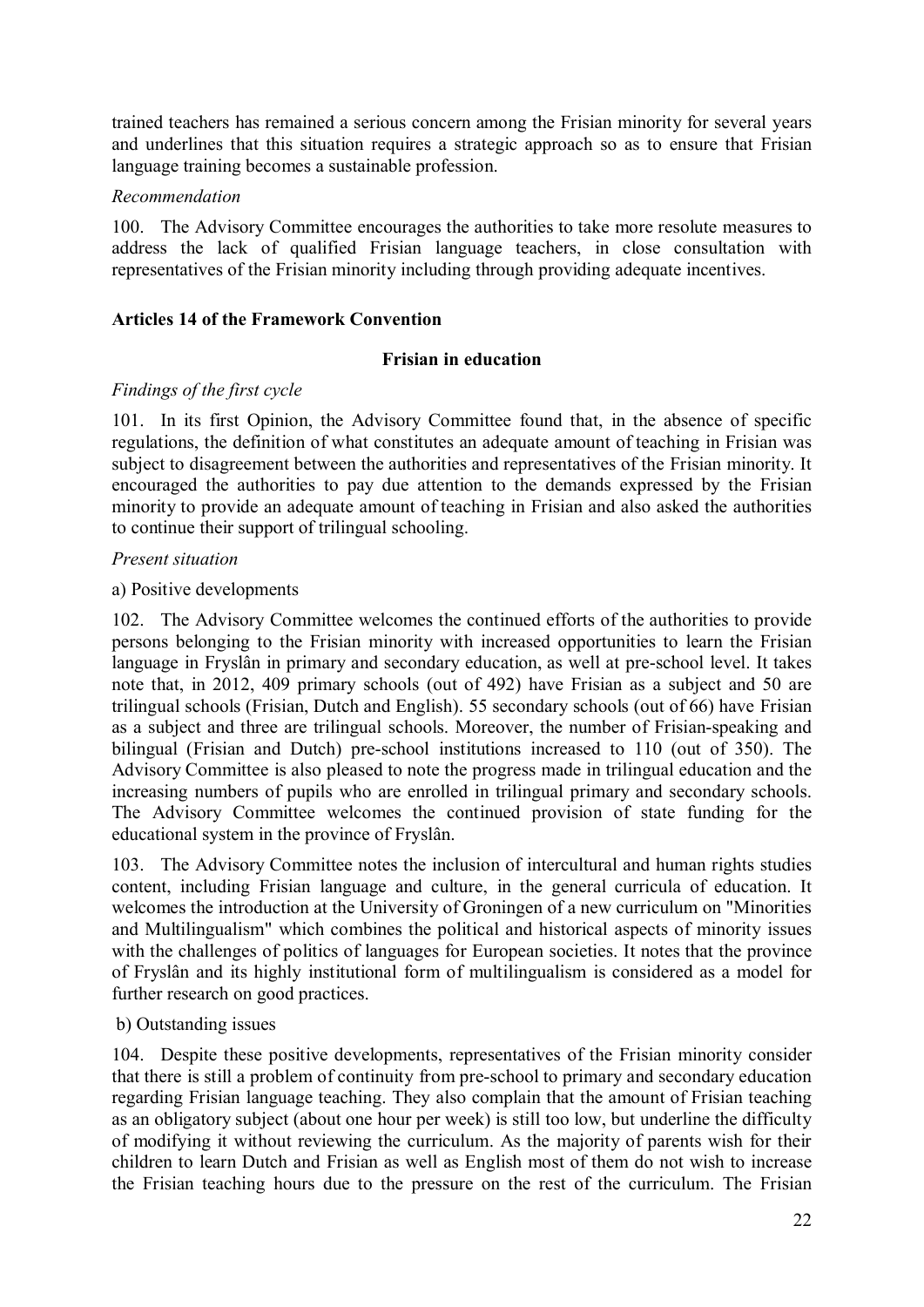minority also points out that trilingual education covers only 10% of pupils and that the demand for this form of education exceeds availability as most of the trilingual schools are small institutions in rural areas. There is also a threat to the continuity of Frisian language education, in particular in trilingual schools, as a consequence of recent advice given by the National Education Council to increase, as from 2019, the minimum number of pupils in a primary school from 23 to 100. The Advisory Committee considers that the concept of trilingual education has shown good results and could be further developed. It shares the opinion of the representatives of the Frisian minority on the benefit of multilingual education not only as an effective language learning method but also an efficient tool to promote inter-cultural understanding.

105. The Advisory Committee also notes that the lack of tools to evaluate the mastering of the Frisian language makes it difficult for the Dutch Inspectorate of Education to assess whether students have really mastered the Frisian language in accordance with the attainment level target<sup>[25](#page-22-2)</sup>. Underlining the importance of evaluating the teaching in and of Frisian for maintaining high quality education in a minority language, the Advisory Committee considers that additional resources are required to extend these initiatives to all schools concerned in the province of Fryslân.

#### *Recommendations*

106. The Advisory Committee encourages the authorities to continue their efforts to provide high quality education in Frisian at all levels, including by developing adequate evaluation tools, and to pay due attention to the future development of the trilingual education system, taking into account the possible administrative reforms in this field.

107. The Advisory Committee invites the authorities to consult closely with representatives of the Frisian minority, including parents, to ensure that their interests and concerns with regard to Frisian in education, including the adequate amount of teaching in Frisian, are effectively taken into account.

## <span id="page-22-1"></span><span id="page-22-0"></span>**Article 15 of the Framework Convention**

#### **Institutions and consultative mechanisms**

#### *Findings of the first cycle*

108. In its first Opinion, the Advisory Committee asked to authorities to create appropriate conditions to allow the advisory bodies on Frisian issues to contribute to the state report under the Framework Convention.

#### *Present situation*

#### a) Positive developments

109. The Advisory Committee notes the active role of the advisory bodies set up to advise central and provincial authorities on issues of interest to the Frisians and the continued positive co-operation between the authorities and these bodies.

#### b) Outstanding issues

110. The Advisory Committee strongly regrets that the representatives of national minorities, in particular the Advisory Body for Frisian Issues (*Consultatief Organ Fries*,

<span id="page-22-2"></span> $\overline{a}$  $25$  Since 2010, various tests on vocabulary, spelling and reading are used in a few primary and secondary schools.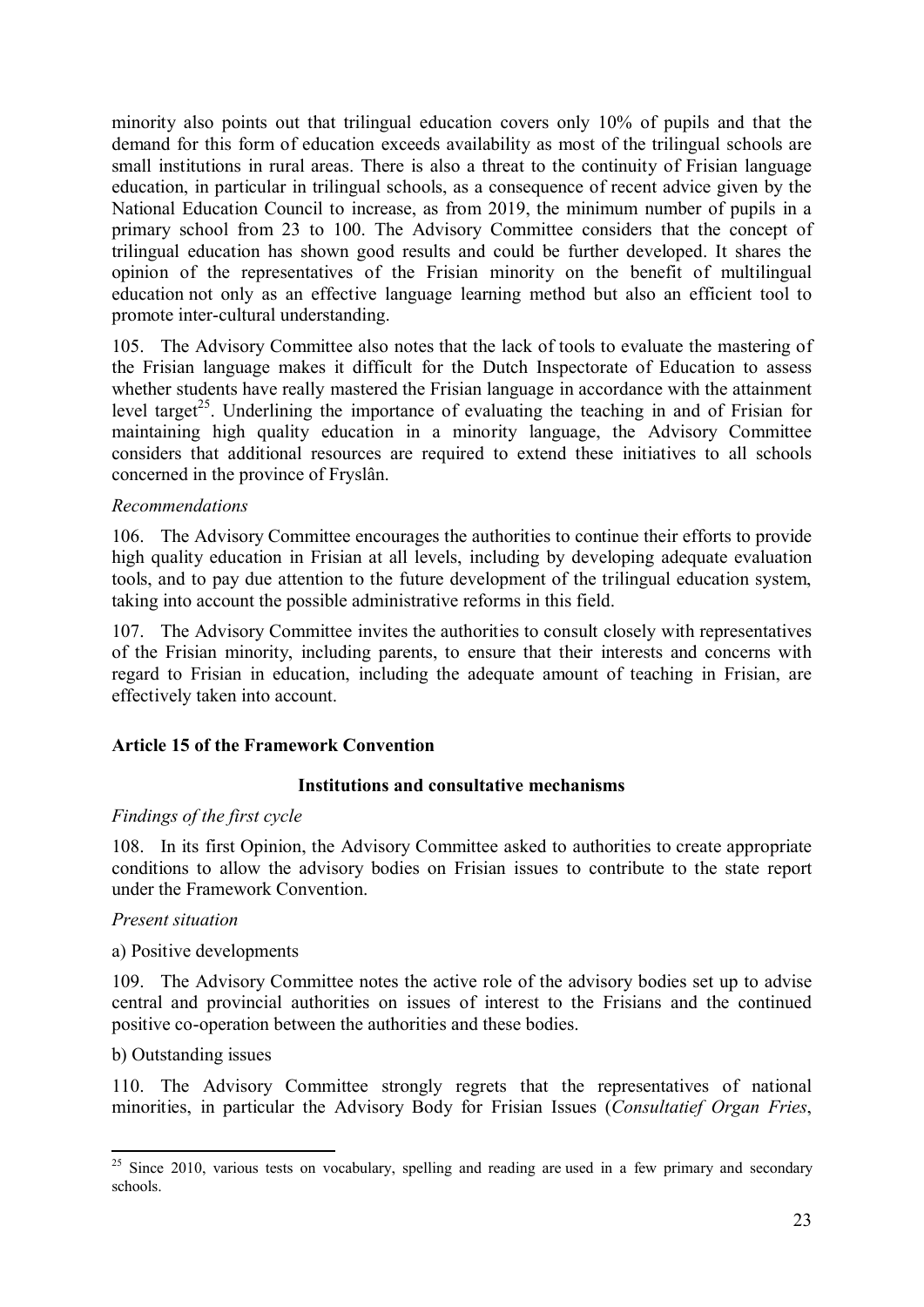COF) and the Intergroup of the Provincial Assembly for Frisian Language Policies, were not involved in the preparation of the state report. The authorities confirmed that the second state report was drawn up without the direct involvement of the Frisian communities, although there were frequent consultations with various stakeholders and expressed their willingness to consult widely all actors concerned, including the Frisian minority, for the third monitoring cycle.

111. The Advisory Committee notes that, according to the new Language Act, the COF will be replaced by a new Body for Frisian Language with expanded responsibilities (see Article 10 above). The Advisory Committee recalls the importance of ensuring the effective participation of persons belonging to national minorities in decisions affecting them and consequently expects that the authorities will give this new body the necessary resources to fulfil its mission.

# *Recommendation*

112. The Advisory Committee calls on the authorities to take more resolute measures for effective consultations with the representatives of the Frisian minority, including in the preparation of the third state report. In addition, due attention should be paid to strengthening the existing mechanisms and to ensuring that the new Body for Frisian Language, once established, will be able to fulfil effectively its mission.

# **Administrative reform**

# <span id="page-23-0"></span>*Findings of the first cycle*

113. In its first Opinion, the Advisory Committee found that a steering committee with both state and provincial representation launched work on a possible devolution of powers from central to local authorities in the field of Frisian language and culture. It considered that the outcome of this work should further contribute to the preservation and development of Frisian language and culture and that the respective competences at central and local levels should be clearly defined in legislation.

# *Present situation*

a) Positive development

114. The Advisory Committee notes that the plans for the possible merger of the Northern provinces, as well as the reorganisation of Northern municipalities, have not yet been elaborated and remain an important matter for the future. Furthermore, the authorities confirm that such a process will have to take place based on co-operation, consensus and support. It will not be imposed (top-down) by the government and will take into account European treaty obligations and the fact that the position of the Frisians and the Frisian language should not deteriorate.

## b) Outstanding issues

115. The Advisory Committee observes that the reform project has prompted serious reservations among the representatives of the Frisian minority, who are concerned that it could weaken the position of the Frisian language, culture and identity if the province of Fryslân were to disappear as an administrative unit.

116. According to the authorities, the Ministry of the Interior and Kingdom Relations and the province of Fryslân are currently negotiating with the municipalities to be reorganised in order to draw up an agreement laying down the language policy of the newly-formed municipalities to ensure that the anticipated problems for the Frisian language do not arise.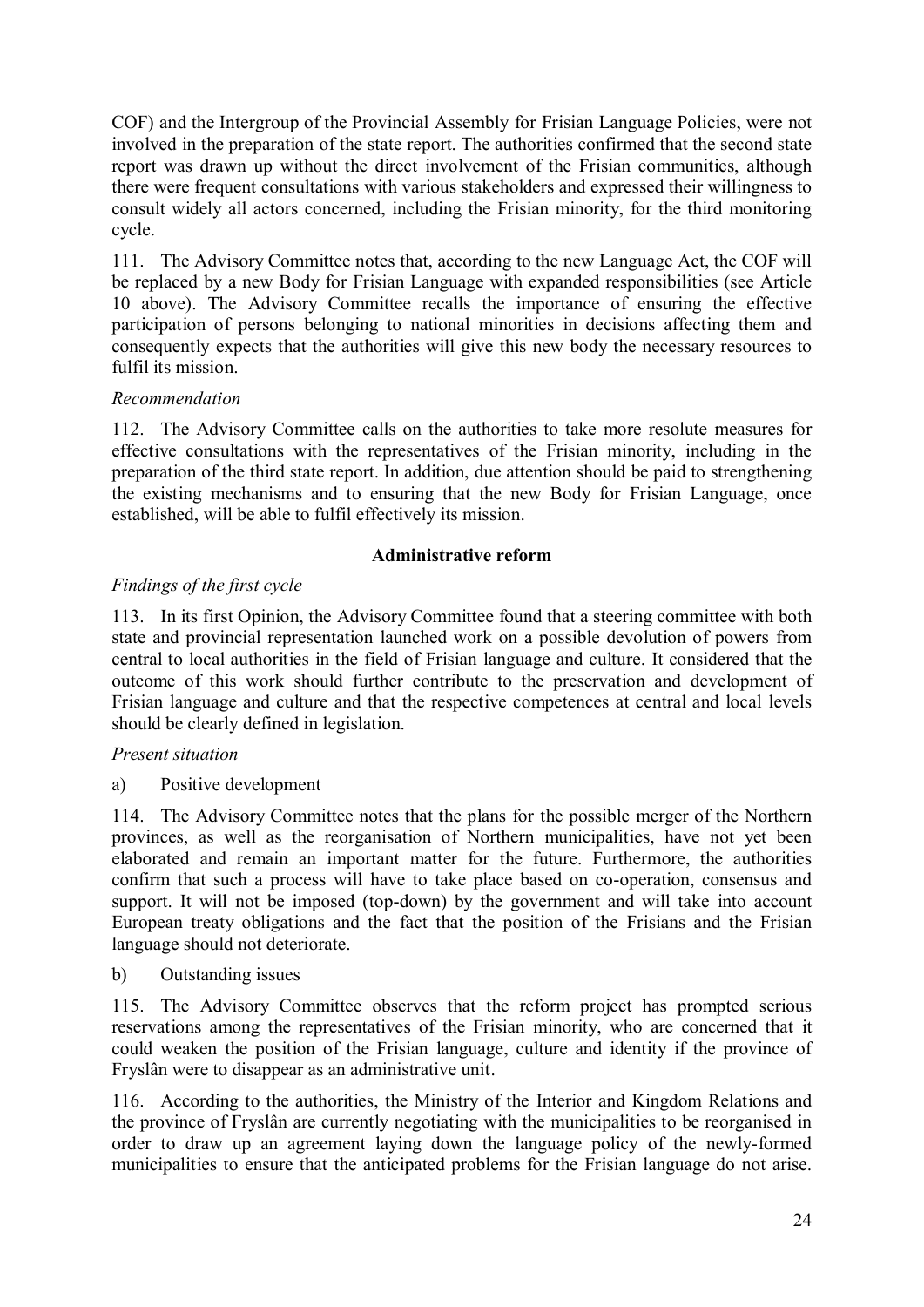The authorities underline that experience has shown that the most efficient approach is to record all proposals in agreements and, based on them, define language policy. Consultations will be held every two months between the Ministry of the Interior and Kingdom Relations, the province of Fryslân and the municipalities being reorganised. Representatives of Súdwest-Fryslân (where the merger has already taken place) are joining the negotiations with the municipalities that are now to be reorganised, in order to share their experience.

117. The Advisory Committee wishes to reiterate the importance of regularly and effectively consulting representatives of minority communities to ensure that their concerns on all issues of relevance to them are understood and taken into account. Such comprehensive consultation is particularly crucial in the context of large-scale administrative reform such as that envisaged by the government in the near future.

#### *Recommendation*

118. The Advisory Committee calls on the authorities to enhance their efforts to facilitate the effective and timely participation of minority representatives in all decision-making on administrative reform in the province of Fryslân.

## <span id="page-24-3"></span><span id="page-24-2"></span>**Article 16 of the Framework Convention**

#### **Territorial arrangements**

#### *Findings of the first cycle*

119. In its previous Opinion, the Advisory Committee noted that in parallel with the plan to increase the competences of the province of Fryslân in a number of fields, a redrawing of municipal boundaries was being discussed. It expected that adequate consultations would be carried out with the persons concerned.

#### *Present situation*

#### Outstanding issues

120. The Advisory Committee notes that representatives of the Frisian minority fear that a possible merger of municipalities might result in the closure of a number of small schools where the Frisian language is used, which might have negative effects on the use of Frisian language in all aspects of social and daily life. They also consider that these measures might alter the proportions of the persons belonging to the Frisian minority in certain areas and, as a result, might restrict their rights and freedoms in the Northern municipalities.

#### *Recommendation*

121. The Advisory Committee calls on the authorities to take measures, in close consultation with persons concerned, to ensure that the possible future reform of the Northern municipalities and provinces will not have negative repercussions on the situation of persons belonging to the Frisian minority.

#### <span id="page-24-1"></span><span id="page-24-0"></span>**Article 17 and 18 of the Framework Convention**

#### **Cross-boarder co-operation**

## *Findings of the first cycle*

122. In its first Opinion, The Advisory Committee invited the authorities to discuss cooperation issues with organisations representing the Frisians living in the Netherlands and those representing the Frisians in Germany and Denmark.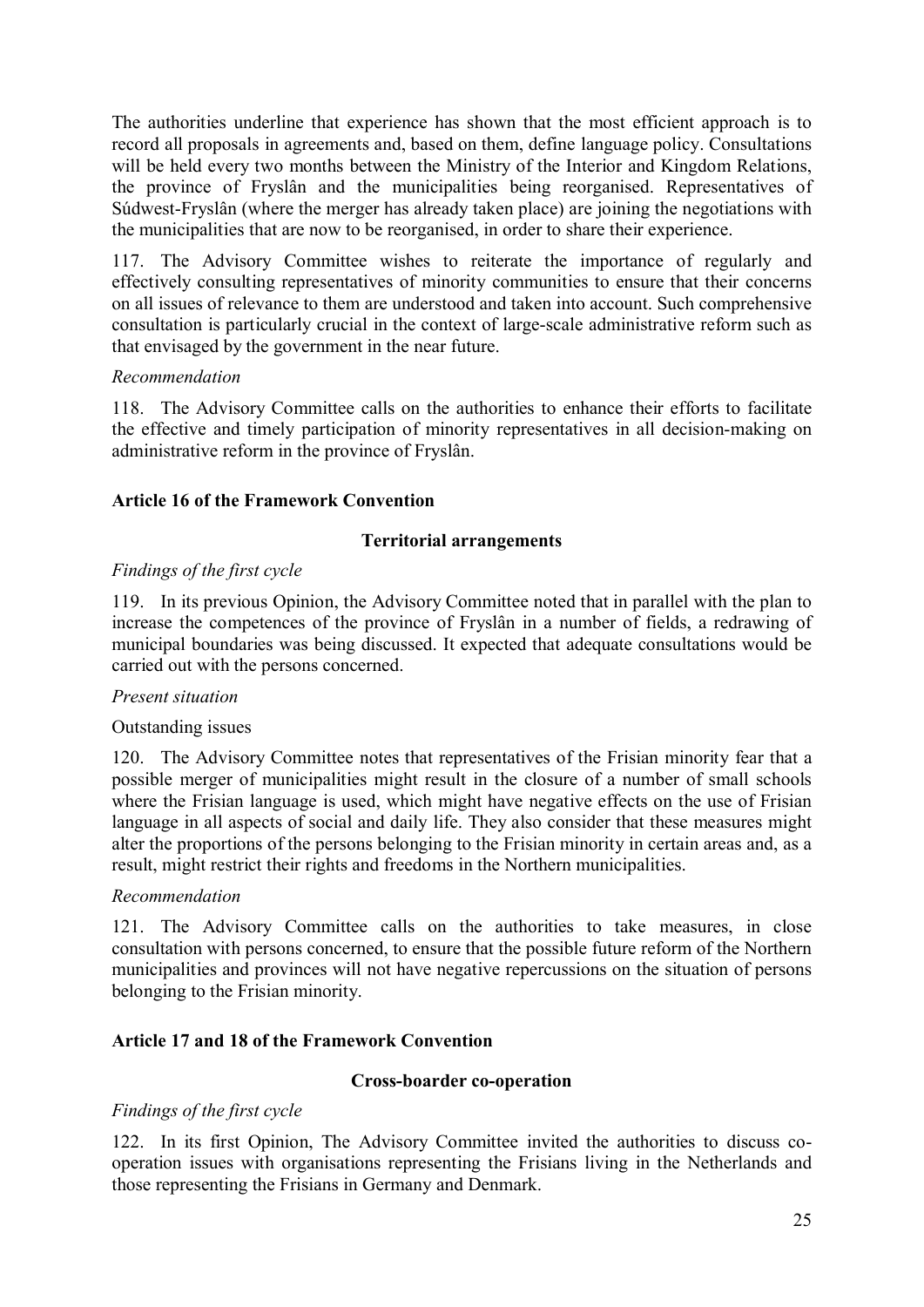#### *Present situation*

123. During its visit, the Advisory Committee noted the continued positive co-operation between organisations representing Frisians living in the Netherlands and those representing Frisians in Germany and Denmark. It was also informed that institutional co-operation exists at governmental level between the countries concerned to strengthen the promotion of the Frisian culture. Close contacts have also been established between the associations of Frisians through the Inter-Frisian Council, which organises various activities on a regular basis, including international conferences on topics of mutual interest for Frisian minorities living in the three states concerned. Interesting initiatives of cross-border co-operation on minority issues in education and other fields continue to be developed by local authorities.

#### *Recommendation*

124. The Advisory Committee encourages the authorities to further pursue and support cooperation with the organisations representing the Frisians living in other countries.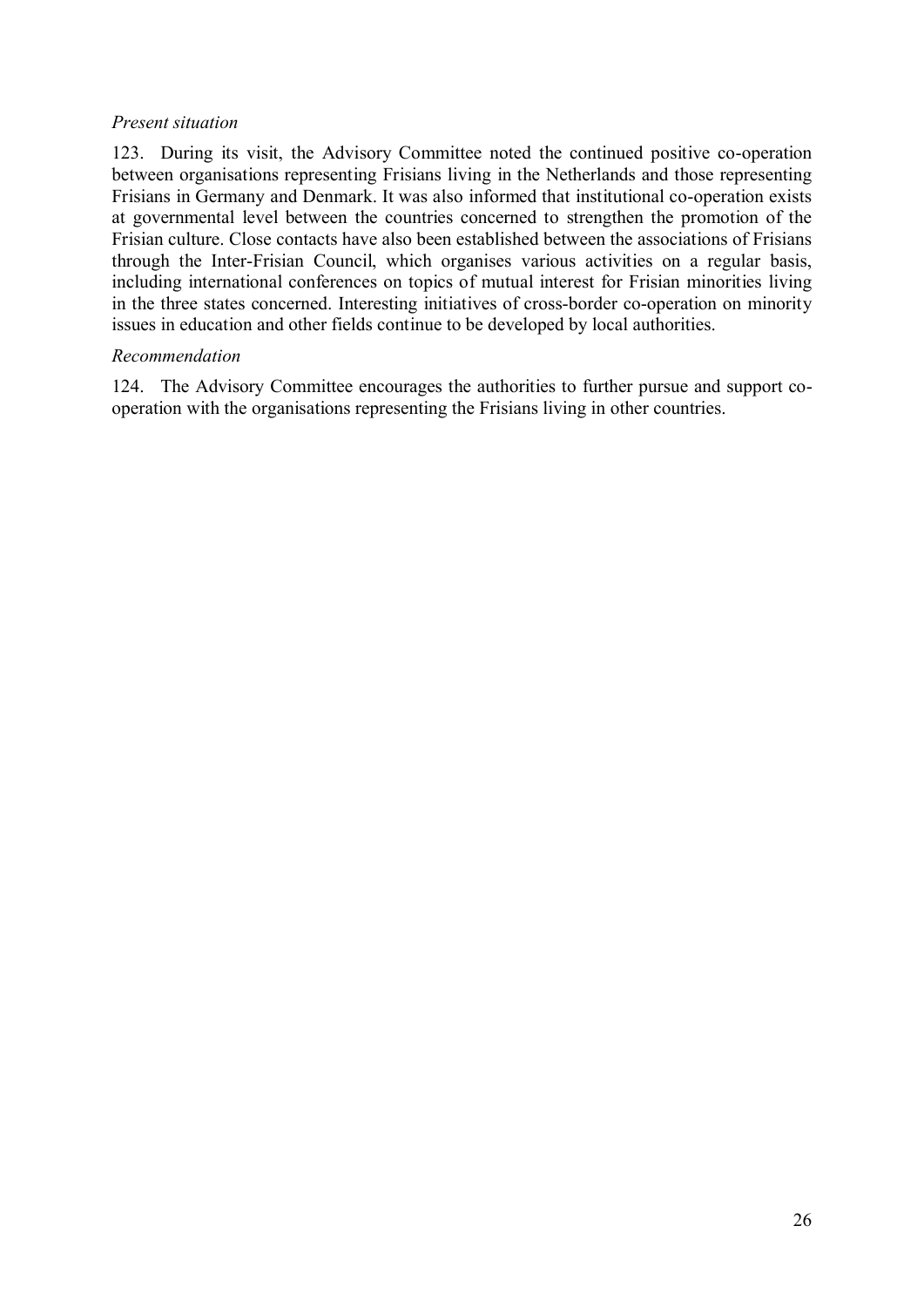# <span id="page-26-1"></span>**III. CONCLUDING REMARKS**

125. The Advisory Committee considers that the present concluding remarks could serve as a basis for the conclusions and recommendations to be adopted by the Committee of Ministers with respect to the Netherlands.

## <span id="page-26-0"></span>**Positive developments**

126. The Netherlands has continued an overall constructive approach to the Framework Convention monitoring process, although it has not shifted towards more flexible interpretation of the scope of application.

127. The legal and institutional framework to combat discrimination in the Netherlands has been strengthened since the first monitoring cycle. The creation of the Netherlands Institute for Human Rights, the active role of the Ombudsman, the development of a local system of monitoring and reporting of discrimination in each municipality as well as new measures adopted to tackle the problem of intolerance on the Internet, reflect the will of the Dutch authorities to fight firmly against all forms of discrimination.

128. The Netherlands has a long tradition of tolerance and openness to other cultures. Various programmes aimed at better understanding the negative impact of discrimination on persons belonging to different minority groups as well as campaigns valuing diversity and tolerance have been carried out.

129. The concession period of *Omrop Fryslân* will be renewed for a further five years and the annual contribution for the development of Frisian-language programmes will continue to be provided.

130. The new Language Act recognises Frisian as the second national language of the Netherlands. This new Act will give an important stimulus to the use of Frisian language in legal and administrative matters and will guarantee the right of everyone to use his or her own language (Dutch or Frisian) in communications with administrative bodies.

131. Substantial efforts have been made to provide persons belonging to the Frisian minority with increased opportunities to learn the Frisian language in all levels of education and enhanced intercultural content, including on the Frisian language and culture, has been included in the general education curricula.

## **Issues of concern**

132. Few cases of discrimination are brought to the attention of anti-discrimination bodies by persons belonging to minority groups. According to some interlocutors, it seems that these persons might be reluctant to initiate proceedings before official bodies, due to their lack of awareness of and confidence in them.

133. Expressions of racism and intolerance continue to be reported by persons belonging to different minority groups. According to some interlocutors, the frequency of expressions of hostility towards immigrants in political and public debate has increased in the last few years, in particular in taking the form of anti-Muslim and anti-immigrant discourse used by some politicians. The majority population and minority groups seem to often live a parallel existence alongside one another, but without significant interaction with each other.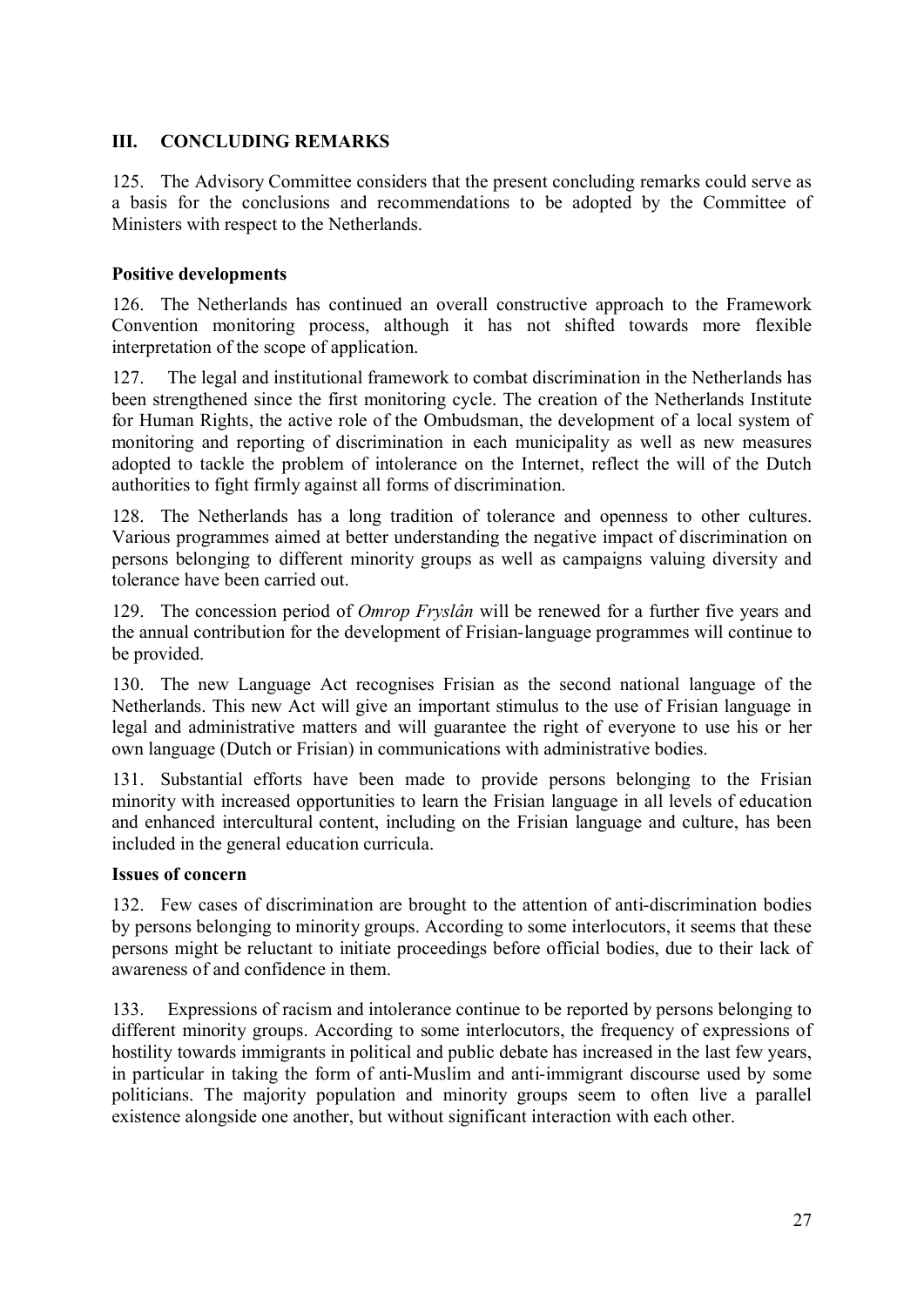134. Although direct contacts with Roma organisations exist at local level, there is still no structured consultation mechanism with Roma and Sinti communities to discuss their concerns and interests, despite repeated demands in this respect.

135. The recentralisation of the competencies for regional television from the provinces to the national authorities might lead to the transfer of financial responsibility for Frisian regional broadcasting to the central authorities. According to the representatives of Frisian associations, this transfer of competencies might result in a reduction of the broadcasting time in Frisian as well as a decrease in the funds available.

136. The amount of Frisian teaching as an obligatory subject is still very low and the lack of suitably trained teachers for Frisian language remains a concern among the Frisian minority.

137. Although the plans for a possible merger of the Dutch Northern provinces and the reorganisation of Northern municipalities have not yet been elaborated, there are reservations among the representatives of the Frisian minority who fear that this administrative reform might weaken the position of the Frisian language, culture and identity, in particular if the province of Fryslân were to disappear as an administrative unit.

## **Recommendations**

138. In addition to the measures to be taken to implement the detailed recommendations contained in Sections I and II of the Advisory Committee's Opinion, the authorities are invited to take the following measures to improve further the implementation of the Framework Convention.

- Provide better access to and raise public awareness among all groups and among the population as a whole of the legal remedies available and institutions against discrimination; continue to support such anti-discrimination bodies. In addition, targeted efforts must be made to raise the overall understanding of human rights, in particular through human rights education.
- Take more resolute measures to encourage a spirit of tolerance and intercultural dialogue in society and prevent stigmatisation against any group; review integration policies so as to strengthen inter-cultural dialogue and mutual understanding among all persons living in the country; support the participatory structures facilitating dialogue with the representatives of ethnic minority groups.
- Firmly condemn and sanction all manifestations of intolerance, including in political discourse and on the Internet, with due respect to the freedom of opinion and expression.
- Improve dialogue at national and local levels with representatives of Roma and Sinti communities. Ensure equal access to education for persons belonging to the Roma and Sinti communities.
- Continue efforts to provide adequate support and resources both at central and provincial levels to *Omrop Fryslân* in order to sustain adequate safeguards for the Frisian language in the media.
- Continue efforts, in close consultation with the representatives of the Frisian minority, to safeguard the culture and the use of the Frisian language both in the province, in particular in police and the judiciary, as well as in the relations with the central administration, avoiding any measures, including through administrative reforms, that may restrict the use of the language.
- Take more resolute measures to address the lack of qualified Frisian language teachers, in close consultation with representatives of the Frisian minority.
- Enhance efforts to facilitate the effective and timely participation of persons